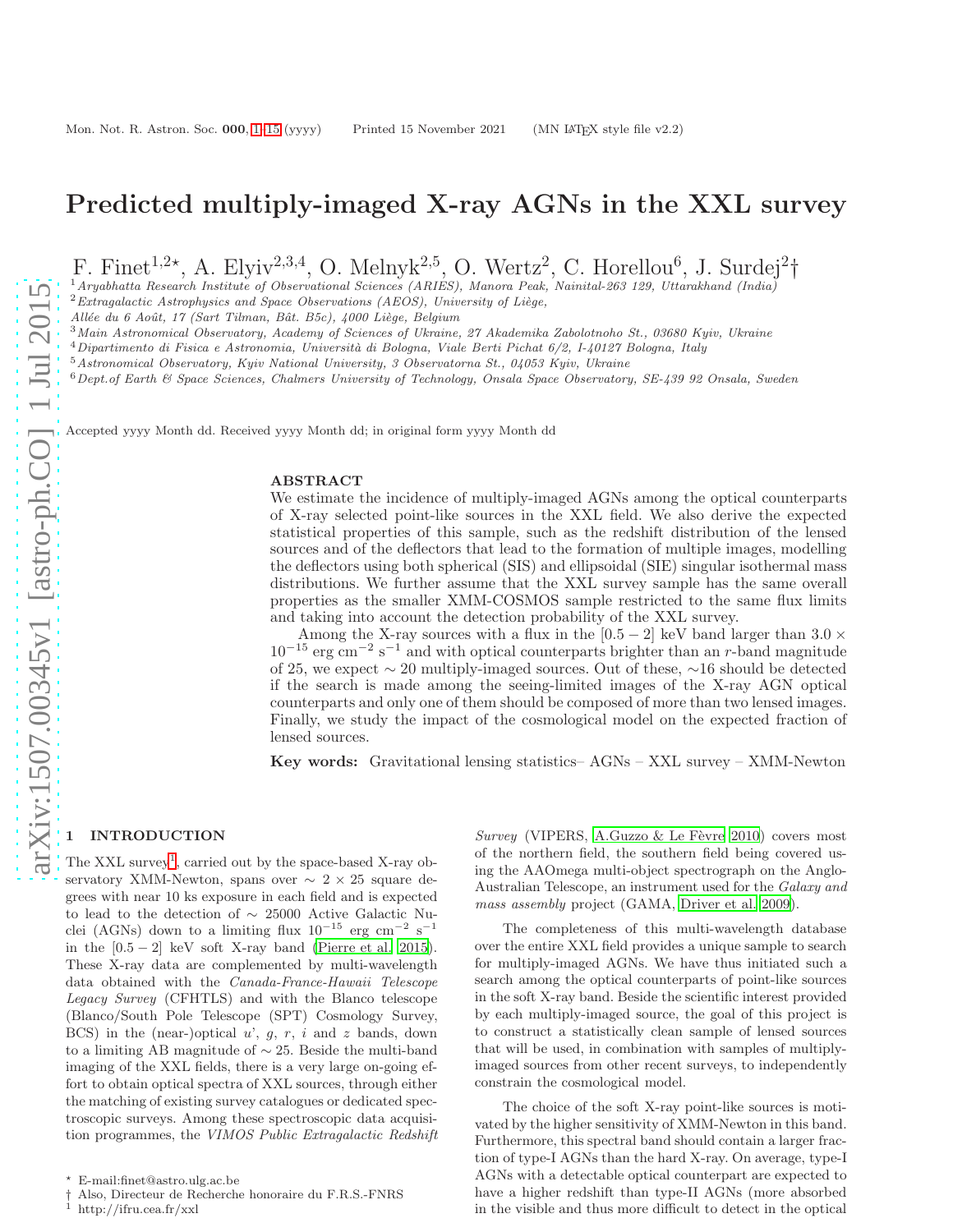at high redshift). As higher redshift sources have a higher probability of being lensed, this population is more likely to undergo gravitational lensing with the formation of multiple images. The better angular resolution achievable in the optical domain will allow to unravel the multiply-imaged sources.

A search for gravitational lenses among the optical counterparts of X-ray sources has already been carried out for a subset of the XXL field, the XMM-Large Scale Structure field (XMM-LSS, [Elyiv et al. 2013\)](#page-14-2). For this smaller field, visual inspection of all optical counterparts has been done in order to identify the multiply-imaged AGN candidates that are now awaiting spectroscopic confirmation. The search for lensed sources in the larger XXL field is in progress.

In this paper, we present a prospective analysis of the lensed AGN population detectable within the XXL survey, as well as a study of their expected statistical properties. In order to perform this analysis, we have reformulated the mathematical formalism to study the statistical aspects of gravitational lensing, basing the statistical formalism on the observables of the source population.

This paper is structured as follows. We present the mathematical approach in Section [2.](#page-1-0) Namely, we derive the expression allowing to calculate the probability for a source to be lensed with the formation of multiple images, modelling the deflector population by means of a spherical mass distribution and then taking into account the internal ellipticity of the deflector mass distribution. We explain how this expression may be averaged over the entire population of sources detected in the survey, thanks to the source joint probability density, with which we derive the expression of the expected fraction of lensed sources in a survey, as well as the expected redshift distribution of the lensed sources and that of the deflectors. Our simulations also account for the inability of the ground-based CFHT and Blanco telescopes to resolve multiple images with too small angular separations.

In Section [3,](#page-5-0) we present the observational constraints used to estimate the expected properties of the XXL population in the X-ray and optical domains: these were inferred from the deeper (but smaller) XMM-COSMOS field [\(Brusa et al. 2010](#page-13-1)). Finally, in Section [4](#page-7-0) we present our results, i.e. the expected number of multiply-imaged sources in the XXL and the XMM-LSS fields, as well as the expected statistical properties of these lensed sources. We also investigate the fraction of lensing events as a function of their number of lensed images and we investigate how the fraction of multiply-imaged sources changes as a function of the cosmological mass density parameter,  $\Omega_m$ .

### <span id="page-1-0"></span>2 MATHEMATICAL FORMALISM

#### 2.1 Lensing optical depth

Multiple images due to gravitational lensing occur when light rays emitted from a background source are deviated towards the observer by a foreground deflector located near the line of sight. In our case, the amplified lensed sources have to be above the survey flux limit in both the X-ray and the optical domains, and the lensed images have to be

resolved in the latter. The probability for a source to be lensed depends on its redshift, its X-ray flux and r-band magnitude. In this section, we derive an expression to calculate the probability for a source to undergo a gravitational lensing event as a function of its redshift and its X-ray flux only, considering the minimal angular separation resovable in the r-band. We will analyse the validity of this simplification in Section [5](#page-11-0) by formally including the r-magnitude in the calculations.

Let us consider a source with redshift  $z_s$ , with an observed flux  $f_X$  in the X-ray band, and a lens with a mass distribution characterised by a set of parameters  $M'$ , located at an intermediate position along the line of sight at redshift  $z_d$ . In the lens plane perpendicular to the line of sight, we can define an area  $\Sigma(z_s, z_d, f_X, M')$  centred on the source projected on the lens plane, called the lensing cross section in which the presence of a deflector leads to the detection of multiple images by the observer (where the multiple images are resolved in the r-band CCD frames). The lensing cross section is a function of the redshifts of the source and the deflector, the X-ray flux  $f_X$  of the source and the deflector mass distribution parameters  $M'$  (some mass distributions are more efficient at deflecting light rays and thus have a larger lensing cross section).

The probability  $d\tau(z_s, z_d, f_X, M')$  for this source to be multiply imaged due to the presence of a deflector in the redshift range  $[z_d, z_d + dz_d]$  is given by [\(Turner et al. 1984](#page-14-3))

<span id="page-1-1"></span>
$$
d\tau = (1 + z_d)^3 n_D (z_d, M') \frac{cdt}{dz_d} \Sigma (z_s, z_d, f_X, M') dz_d, (1)
$$

where  $n_D(z_d, M')$  is the volume density in the comoving reference frame of deflectors characterised by the mass parameters  $M'$ . The quantity  $cdt/dz_d$  represents the infinitesimal light-distance element at redshift  $z_d$  per deflector redshift unit, which, in a flat expanding FLRW universe, is given by (e.g. [Peebles 1993\)](#page-14-4)

<span id="page-1-3"></span>
$$
\frac{cdt}{dz_d} = \frac{c}{H_0 \left(1 + z_d\right)} \left[ \left(1 + z_d\right)^3 \Omega_m + \left(1 - \Omega_m\right) \right]^{-1/2}, \quad (2)
$$

where  $\Omega_m$  is the present-day value of the cosmological mass density parameter.

The envelope of the lensing cross sections at different deflector redshifts  $z_d$  defines the lensing volume in which the presence of a deflector leads to the detection of multiple lensed images of the background source. The probability  $\tau(z_s, f_X, M')$  for a source to be lensed with the formation of multiple images can be calculated by integrating Eq. [1](#page-1-1) over all values of the deflector redshift  $z_d$ , which leads to

<span id="page-1-2"></span>
$$
\tau(z_s, f_X, M') =
$$
  

$$
\int_{0}^{z_s} (1 + z_d)^3 n_D(z_d, M') \frac{cdt}{dz_d} \Sigma(z_s, z_d, f_X, M') dz_d.
$$
 (3)

The definition of  $\tau(z_s, f_X, M')$  in Eq. [3](#page-1-2) corresponds to an optical depth, which for small values can be assimilated to a probability. For this reason we refer to  $\tau(z_s, f_X, M')$  as the source lensing optical depth or lensing probability, without distinction.

In Eq. [3,](#page-1-2) the comoving density  $n_D(z_d, M')$  of deflectors assumes one type of deflectors with similar characteristics defined by the parameters  $M'$ . Considering the mass distribution to be characterised by means of deflectors with a central velocity dispersion  $\sigma$ , in the range  $[\sigma, \sigma + d\sigma]$ ,  $n_D$  ( $z_d$ ,  $\sigma$ )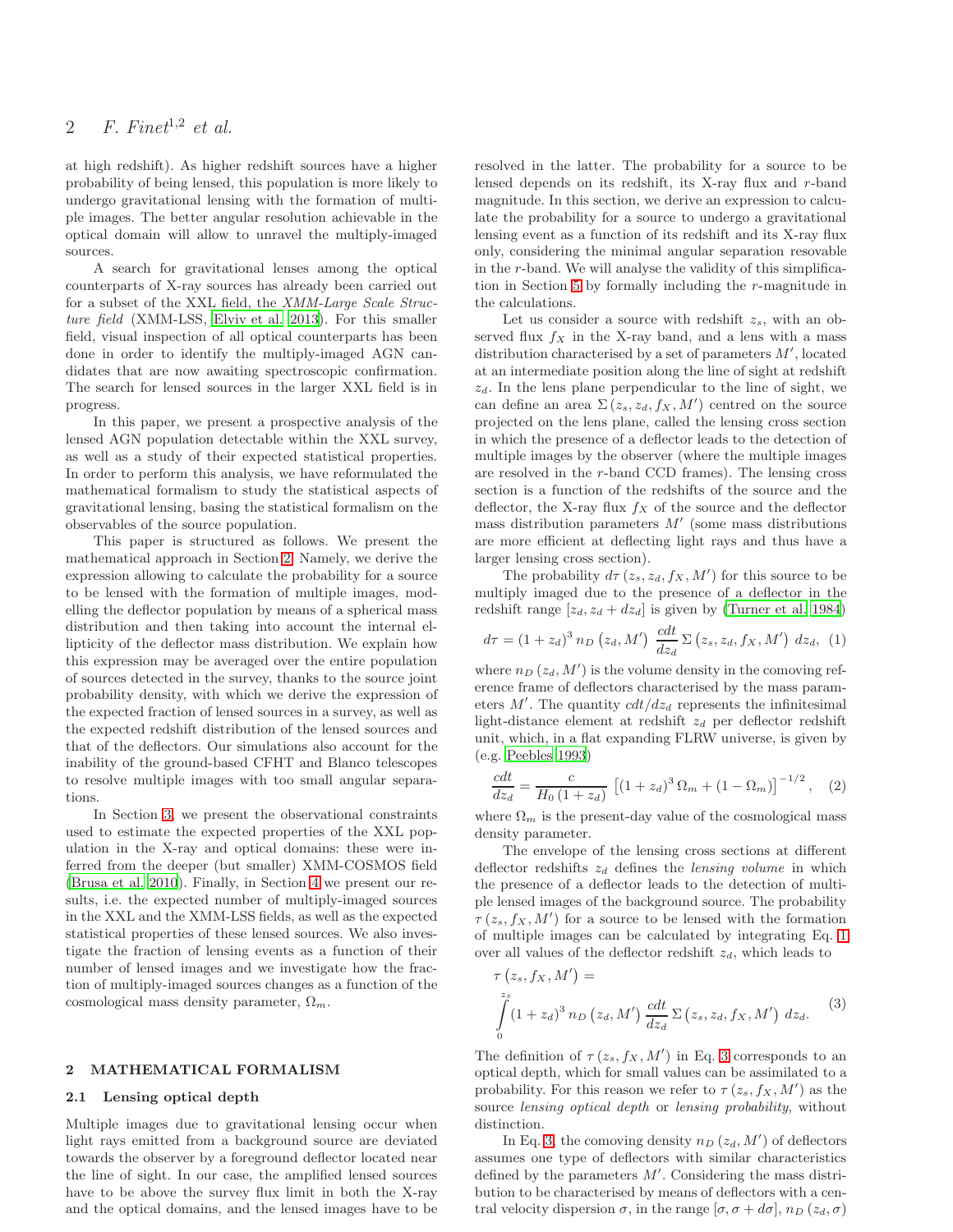may be expressed by means of the Velocity Dispersion Function (VDF) of galaxies  $\Phi_{\sigma}(\sigma, z_d)$ 

<span id="page-2-0"></span>
$$
n_D(z_d, \sigma) = \Phi_{\sigma}(\sigma, z_d) d\sigma.
$$
 (4)

To take into account the contribution of all galaxies with different central velocity dispersions, Eq. [3](#page-1-2) has to be integrated over  $\sigma$ . The VDF in Eq. [4](#page-2-0) can be either measured directly or inferred from the Luminosity Function of the deflecting galaxies, using the mean Faber-Jackson or Tully-Fischer relationship, depending on the type of galaxies considered. However, [Sheth et al. \(2003](#page-14-5)) have shown that neglecting the dispersion of the Faber-Jackson relationship leads to a wrong estimate of the VDF. We thus use the VDF determined directly through observations (thereby following [Sheth et al.](#page-14-5) [2003](#page-14-5), [Mitchell et al. 2005](#page-14-6), [Choi et al. 2007](#page-14-7) and [Chae 2010](#page-14-8)). [Sheth et al. \(2003](#page-14-5)) and [Choi et al. \(2007](#page-14-7)) have shown that the VDF of early- and late-type galaxies is well fitted by the modified Schechter function

<span id="page-2-2"></span>
$$
\Phi_{\sigma}(\sigma, z_d) d\sigma = \Phi_{*} \left(\frac{\sigma}{\sigma_{*}}\right)^{\alpha} \exp\left(-\left(\frac{\sigma}{\sigma_{*}}\right)^{\beta}\right) \frac{\beta}{\Gamma(\alpha/\beta)} \frac{d\sigma}{\sigma},\tag{5}
$$

where  $\Phi_*$  and  $\sigma_*$  are the characteristic number density and central velocity dispersion, respectively,  $\alpha$  and  $\beta$  are the slope coefficients of the VDF for low and high values of  $\sigma$ , respectively, and where  $\Gamma(x)$  is the Gamma function.

Although less numerous, early-type galaxies are much more efficient deflectors than late-type ones, which tend to form multiple images with smaller angular separation. Late-type galaxies contribute by less than 10% to the gravitational lensing events in a typical sample of lensed AGNs selected in the optical or near infrared [\(Fukugita & Turner 1991](#page-14-9), [Maoz & Rix \(1993\)](#page-14-10), [Keeton et al.](#page-14-11) [\(1998](#page-14-11)), [Kochanek et al. \(2000\)](#page-14-12)), although in radio-selected samples, thanks to the better angular resolution of the survey, the fraction of lensing events formed by late-type deflectors may be higher (e.g. the CLASS survey where at least 5 of 22 deflectors are late-type galaxies, see [Browne et al.](#page-13-2) [2003](#page-13-2)). In the present work, because the multiple images will be searched for in the SDSS r-band, we consider the deflector population to be only composed of early-type galaxies, and we will study in Section [4](#page-7-0) the validity of this assumption.

Constraints from strong-lensing statistics on the evolution of the VDF of early-type galaxies show very little evolution or are consistent with a no-evolution assumption (see e.g. [Chae 2003,](#page-14-13) [Ofek et al. 2003](#page-14-14), [Chae 2010](#page-14-8) and [Oguri et al.](#page-14-15) [2012](#page-14-15)). Consequently, throughout this work we assume the deflector VDF to be constant with redshift in the comoving reference frame, or in other words, that there is no impact of the evolution of the deflector population on the VDF and we use the value of the VDF parameters determined in the local universe by [Choi et al. \(2007](#page-14-7)), i.e.

$$
[\Phi_*,\sigma_*,\alpha,\beta] = \left[8\times10^{-3}\,h^3\,{\rm Mpc}^{-3},161\,{\rm km\,s}^{-1},2.32,2.67\right]
$$

.

The lensing cross section in Eq. [1](#page-1-1) depends on the deflector mass distribution parmeters  $M'$ . For a deflector mass distribution modelled as a Singular Isothermal Sphere (SIS) (a spherical mass distribution with a volume density scaling as  $r^{-2}$ ), the mass distribution is characterised by the line of sight velocity dispersion  $\sigma$  and the lensing cross section  $\Sigma(z_s, z_d, f_X, \sigma)$  can be defined as (see [Turner et al. 1984](#page-14-3) for definition and [Claeskens 1999](#page-14-16) for the formalism followed in

this paper)

<span id="page-2-1"></span>
$$
\Sigma(z_s, z_d, f_X, \sigma) = b_0^2(z_s, z_d, \sigma) \iint\limits_{S_y} \frac{N_{f_X} (f_X/A(\mathbf{y}))}{N_{f_X} (f_X)} d\mathbf{y},\tag{6}
$$

where we have introduced the source vector  $y = (y_1, y_2)$ which Cartesian coordinates are projected on the deflector plane, and normalised to the scale factor  $b_0$  (i.e. the Einstein radius in the deflector plane).  $A(y)$  is the total amplification of the lensed images formed for a source located at the position y, i.e. the sum of the amplification moduli of each lensed image and  $N_{f_X}$  ( $f_X$ ) is the differential number counts function (DNCF) as a function of the source flux  $f_X$  in the X-ray band. For an SIS deflector, the scale factor is given by (see e.g. [Claeskens 1999\)](#page-14-16)

<span id="page-2-3"></span>
$$
b_0\left(\sigma, z_d, z_s, UM\right) = 4\pi \left(\frac{\sigma}{c}\right)^2 \frac{D_{OD}D_{DS}}{D_{OS}},\tag{7}
$$

where  $D_{OD}$ ,  $D_{DS}$  and  $D_{OS}$  represent the different angular diameter distances between the observer, the deflector and the source, c is the speed of light, and  $UM = (\Omega_m, H_0)$  is a set of parameter values characterising the universe model (UM) as a flat expanding FLRW one.

The ratio  $N_{f_X}$   $(f_X/A(y))$  / $N_{f_X}$   $(f_X)$  in Eq. [6](#page-2-1) is known as the amplification bias [\(Turner 1980](#page-14-17), [Turner et al. 1984](#page-14-3), [Fukugita & Turner 1991\)](#page-14-9). It is introduced to take into account a favourable bias when estimating the lensing probability in a flux-limited sample induced by the amplification phenomenon. The amplification may lead to the inclusion of sources in a flux-limited sample that are intrinsically fainter than the flux limit but have undergone a gravitational lensing amplification. Since the ratio of the DNCF in Eq. [6](#page-2-1) at two different X-ray flux levels (i.e.  $f_X$  and  $f_X/A(y)$ ) is likely to be slightly dependent on the source redshift, it would certainly be more accurate to consider the redshift dependence of the DNCF. However, at the time of this work, the XXL redshift are not yet available and we do not have access to a source sample large enough to constrain the redshift dependence of the DNCF (the source sample used is described in Section [3\)](#page-5-0). Consequently, we consider the value of the DNCF ratios averaged over the whole redshift range. Because of the presence of  $A(y)$  in the amplification bias, the expression of  $\Sigma(z_s, z_d, f_X, \sigma)$  is intrinsically linked to the amplification map of the deflector defining the amplification as a function of the source position, itself determined by the mass distribution of the deflector. It is out of the scope of this paper to explain this dependence in detail and the reader may refer to e.g. [Hezaveh & Holder \(2011\)](#page-14-18) for some further description. Nevertheless, because of the presence of the total amplification A in its argument, the calculation of the amplification bias in Eq. [6](#page-2-1) necessitates the knowledge of  $N_{f_X}$  ( $f_X$ ) for sources fainter than the survey limiting flux. This may be estimated either by extrapolating  $N_{f_X}(f_X)$ or by considering a parent source sample accessing fainter fluxes. In this work, we will consider a deeper source sample described in Section [3.](#page-5-0)

Finally,  $S_y$  in Eq. [6](#page-2-1) represents the area in the y plane, centred on the deflector, in which the presence of a source leads to a lensing event, i.e. the lensing cross section, normalised to the scale factor.

The lensing event may be defined in different ways. It may refer to the formation of multiple images or to the for-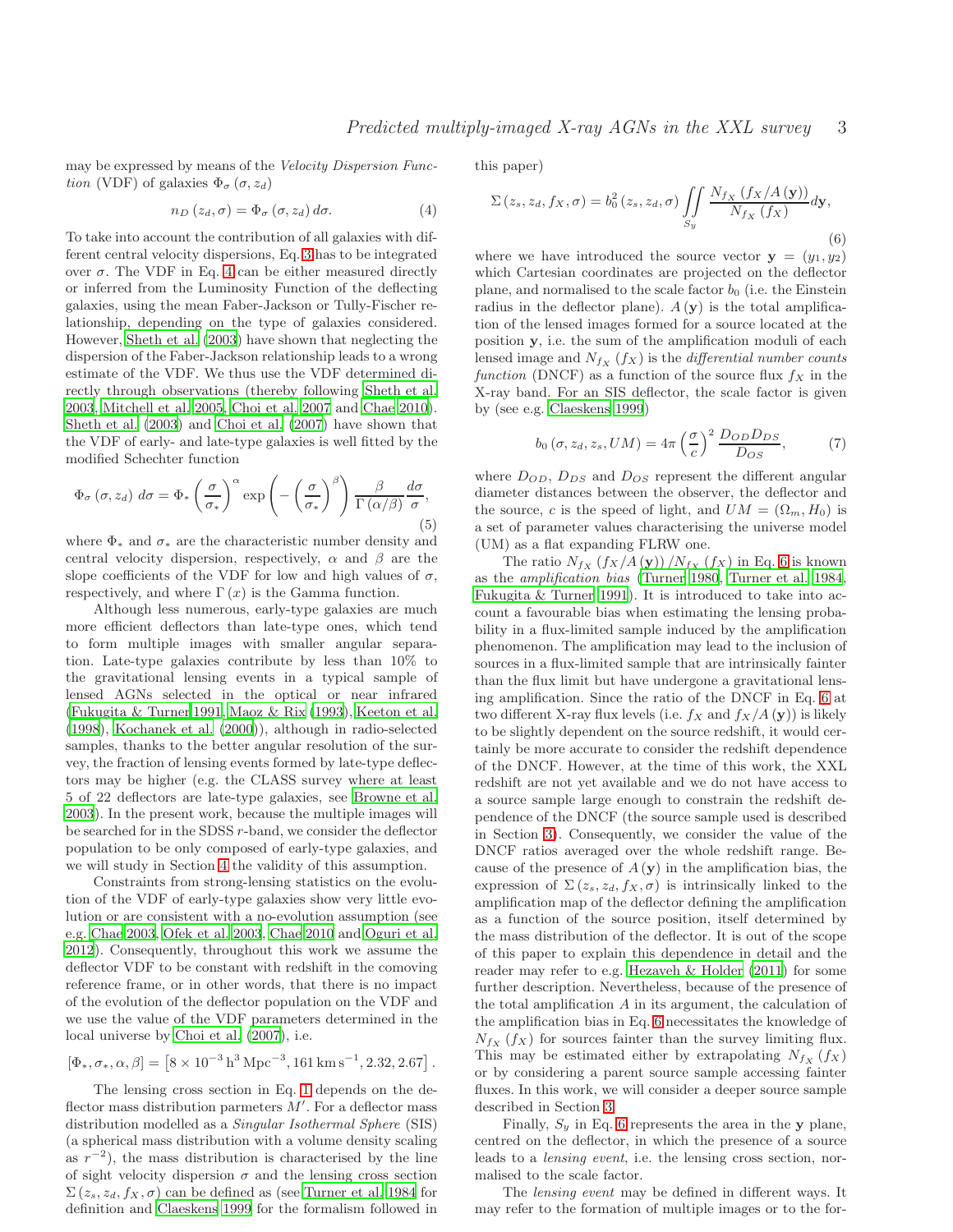mation of a given number of lensed images, or the formation of lensed images with an angular separation sufficiently large to be detected in a survey. Depending on the definition adopted for the lensing event, the integration domain  $S<sub>y</sub>$  differs and, consequently, this leads to a different definition of the lensing cross section  $\Sigma$  in Eq. [6](#page-2-1) and of the lensing optical depth in Eq. [3.](#page-1-2) In most cases, the integration in Eq. [6](#page-2-1) must be performed numerically.

When modelling the deflector mass distribution by means of an SIS profile, the lensing events can lead to the formation of two images at maximum. We define  $\tau_{SIS}(z_s, f_X)$ as the probability for a source to be multiply imaged when the deflectors are modelled by an SIS mass distribution.  $\tau_{SIS}(z_s, f_X)$  is thus calculated by inserting Eqs. [4,](#page-2-0) [5,](#page-2-2) [6](#page-2-1) and [7](#page-2-3) into Eq. [3](#page-1-2) and by performing the integration over σ. The integration over σ can be performed analytically, leading to the following expression [\(Turner et al. 1984](#page-14-3), or [Mitchell et al. 2005](#page-14-6) for derivation using the VDF)

$$
\tau_{SIS}(z_s, f_X) = \Phi_* \frac{\Gamma((\alpha + 4)/\beta)}{\Gamma(\alpha/\beta)}
$$
  

$$
\int_0^{z_s} (1 + z_d)^3 \frac{cdt}{dz_d} \Sigma_{SIS}(z_s, z_d, f_X, \sigma_*) dz_d.
$$
 (8)

<span id="page-3-0"></span> $\Sigma_{SIS}(z_s, z_d, f_X, \sigma_*)$  represents the lensing cross section de-fined by Eq. [6,](#page-2-1) for  $\sigma = \sigma_*$ , when considering the area  $S_y$  for the case of an SIS deflector. The integration in Eq. [8](#page-3-0) must be performed numerically.

The introduction of an internal ellipticity in the mass distribution used to model the deflectors, allows to account for the formation of more than two lensed images. This is the reason why the *Singular Isothermal Ellipsoid* (SIE) mass distribution has been introduced [\(Kormann et al. 1994](#page-14-19)). The ellipticity parameter in the SIE profile is the axis ratio q of the deflector mass projected on the deflector plane and the mass distribution parameters  $M'$  are now  $\sigma$  and  $q$ . As for the case of the SIS deflector, we can define the probability  $\tau_{SIE}(z_s, f_X)$  for a source to be lensed with the formation of multiple images, irrespectively of the number of the lensed images, when modelling the deflector population with SIE mass distributions [\(Huterer et al. 2005](#page-14-20)). On the other hand, we may also define the probability  $\tau_{SIE,i}(z_s, f_X)$  for a source to be lensed with the formation of i images (with  $i = 2, 3$  or 4). As the lensing cross section now depends on the axis ratio  $q$  of the deflector (through the dependence of  $S_y$  in Eq. [6\)](#page-2-1), in order to calculate  $\tau_{SIE}(z_s, f_X)$  we must also integrate Eq. [1](#page-1-1) over the axis ratio  $q$ , using an appropriate probability distribution. Furthermore, the deflector density function in Eqs. [3](#page-1-2) and [4](#page-2-0) must take into account how the deflector population is distributed as a function of both  $\sigma$  and q, and thus we have to introduce the dependence of  $n_D$  on the axis ratio q. In Eq. [4,](#page-2-0) the density  $n_D(\sigma, q)$  of deflectors with a central velocity dispersion in the range  $[\sigma, \sigma + d\sigma]$ and an axis ratio in the range  $[q, q + dq]$  may be expressed as

$$
n_D(\sigma, q) = \Phi_{\sigma}(\sigma) d_{q|\sigma}(\sigma, q) d\sigma
$$
  
=  $\Phi_{\sigma}(\sigma) d_q(q) d\sigma dq,$  (9)

<span id="page-3-2"></span>where  $d_{q|\sigma}(\sigma, q)$  represents the normalised axis ratio distribution for the deflectors with a central velocity dispersion σ, and  $d_q(q)$  is the marginal normalised distribution as a function of  $q$ . The last equality arises if we assume that the deflector distributions as a function of  $\sigma$  and q are mutu-

ally independent<sup>[2](#page-3-1)</sup>.  $\Phi_{\sigma}(\sigma)$  is given by Eq. [5,](#page-2-2) as in the case of the SIS mass model. There are strong evidences from the study of various gravitational lens samples, that elliptical galaxy isophotes and the mass distribution ellipticities are aligned and have well correlated values (see [Koopmans et al.](#page-14-21) [2006](#page-14-21) and [Sluse et al. 2012](#page-14-22) for independent confirmations). Furthermore, as previously mentioned, there is no evidence for strong evolution effects in the VDF of early-type galaxies from lensing surveys. Thanks to these two observational facts,  $d_q(q)$  can be estimated from the distribution of the isophotes of early-type galaxies as measured in the local universe. We therefore use the axis ratio distribution measured by [Choi et al. \(2007\)](#page-14-7) from a sample of elliptical galaxies in the local universe.

 $\tau_{SIE}(z_s, f_X)$  can thus be calculated by inserting Eqs. [5](#page-2-2) and [9](#page-3-2) into Eq. [1,](#page-1-1) and by integrating over  $\sigma$  and q. Using Eqs. [6](#page-2-1) and [7,](#page-2-3) and performing the analytical integration over  $\sigma$ ,  $\tau_{SIE}$  can thus be expressed as

<span id="page-3-3"></span>
$$
\tau_{SIE}(z_s, f_X) = \Phi_* \frac{\Gamma((\alpha + 4)/\beta)}{\Gamma(\alpha/\beta)}
$$

$$
\int_{0}^{z_s} (1 + z_d)^3 \frac{cdt}{dz_d} \int_{0}^{1} d_q(q) \Sigma_{SIE}(z_s, z_d, f_X, \sigma_*, q) dq dz_d,
$$
\n(10)

where  $\Sigma_{SIE}(z_s, z_d, f_X, \sigma_*, q)$  represents the lensing cross section calculated through numerical integration of Eq. [6,](#page-2-1) when considering an SIE deflector with an axis ratio  $q$  and a central velocity dispersion  $\sigma_*$ . Similarly, the probability  $\tau_{SIE,i}(z_s, f_X)$  for a source to be lensed with the formation of i images, when modelling the deflectors with SIE profiles, can be calculated using  $\Sigma_{SIE,i}$  in the previous relation and considering in  $S_y$  only the area in which a source should be located in order to lead to the formation of i lensed images.

We have developed Matlab toolboxes and libraries to perform the numerical integration in the expressions of  $\tau_{SIS}(z_s, f_X)$  and  $\tau_{SIE}(z_s, f_X)$  from Eqs. [8](#page-3-0) and [10,](#page-3-3) as well as for the calculation of  $\tau_{SIE,i}(z_s, f_X)$ , taking into account that lensed images angularly too close to each other cannot be resolved in the survey. The numerical integrations are made in two steps. First, we create a data base of the lensing cross sections in Eq. [6,](#page-2-1) considering  $b_0 = 1$ , ranging over all possible values of  $f_X$  and over the ratio  $\theta_{mis}/\theta_E$ , where  $\theta_{mis}$  represents the smallest angular separation for which point-like images of same brightness are resolved in the survey, and also over  $q$  for the SIE case. The integration of the double integral in Eq. [6](#page-2-1) is performed by plain Monte-Carlo integration, where we randomly generate  $\sim 10^6$  source positions y, calculate the position and amplification of the lensed images, which contribute to the integral only if the multiple images can be resolved and brighter than the X-ray limiting flux of the survey. In the second step, the lensing optical depths are calculated by integrating Eqs. [8](#page-3-0) and [10](#page-3-3) using trapezoidal integration and the database of lensing cross sections. We have thus all the tools needed for the calculation of the lensing optical depth of a source with known redshift

<span id="page-3-1"></span><sup>2</sup> Although not strictly justified, this assumption is made because of the lack of observational constraints for the distribution of early-type galaxies in the  $(\sigma, q)$  plane, as well as for calculation time consideration.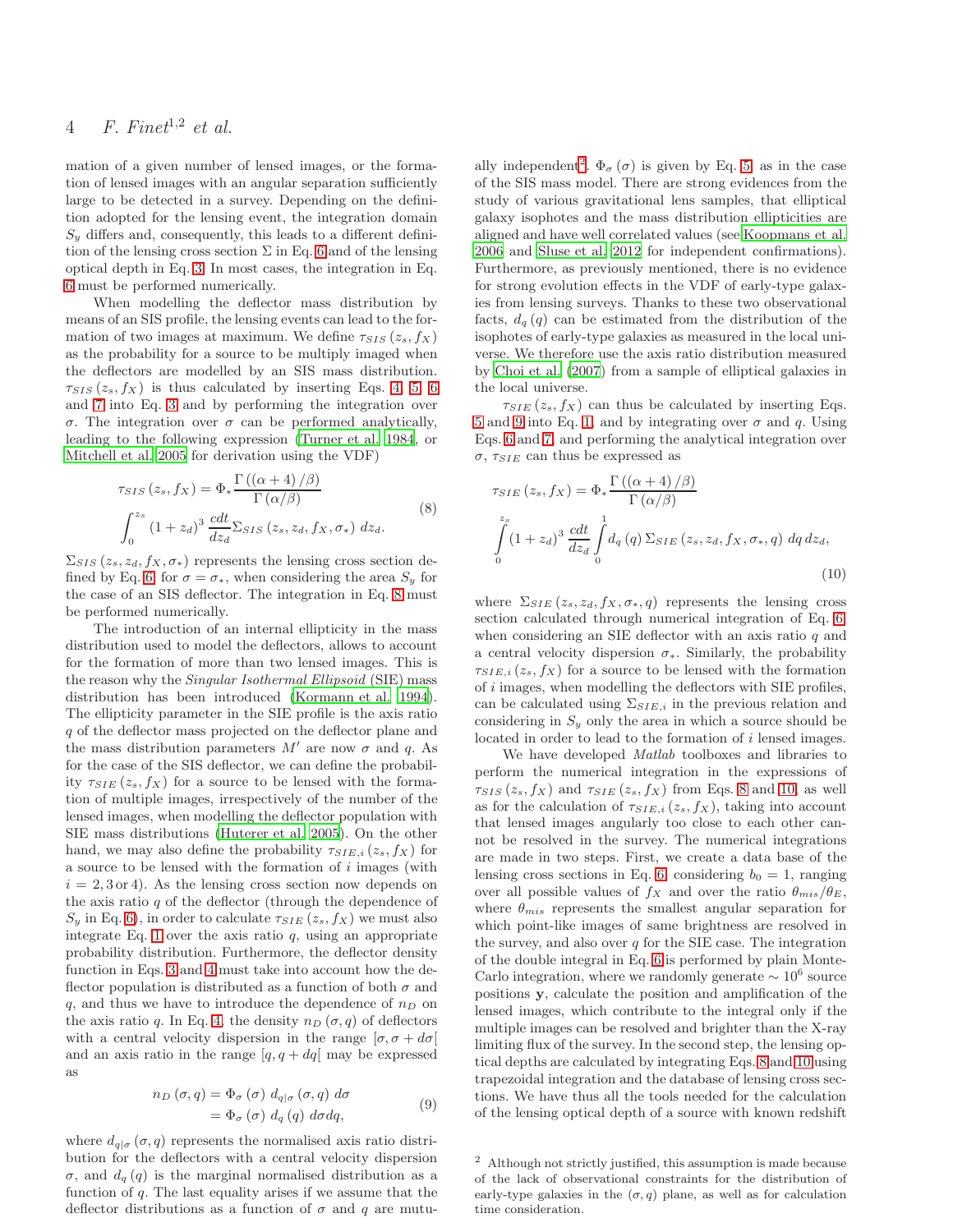and apparent X-ray flux, when considering a population of deflectors modelled with SIS or SIE mass distributions.

Similar expressions for the lensing optical depths such as  $\tau_{SIS}(z_s, f_X)$ ,  $\tau_{SIE}(z_s, f_X)$  and  $\tau_{SIE,i}(z_s, f_X)$  (Eqs. [8](#page-3-0) and [10,](#page-3-3) respectively), as well as their differential contribution as a function of the deflector redshift  $d\tau/dz_d$ , have already been derived and used for the analysis of statistical samples of lensed sources, either to constrain the cosmological model (e.g. [Turner et al. 1984,](#page-14-3) [Turner 1990](#page-14-23), [Fukugita et al. 1990,](#page-14-24) [Fukugita & Turner 1991](#page-14-9), [Kochanek 1992](#page-14-25), [Surdej et al. 1993,](#page-14-26) [Maoz & Rix 1993](#page-14-10), [Cen et al. 1994](#page-14-27), [Keeton 2002](#page-14-28), [Chae et al.](#page-14-29) [2002](#page-14-29), [Chae 2003](#page-14-13), [Oguri et al. 2012](#page-14-15)), or to study the population of deflectors [\(Keeton et al. 1998](#page-14-11), [Keeton & Kochanek](#page-14-30) [1998](#page-14-30), [Keeton 1998](#page-14-31), [Kochanek et al. 2000](#page-14-12), [Ofek et al. 2003,](#page-14-14) [Chae 2003](#page-14-13), [Chae 2010](#page-14-8)), some of the work having considered the ellipticity of the mass distribution as well as the effect of external sheer on the statistics [\(Huterer et al. 2005,](#page-14-20) [Oguri & Marshall 2010](#page-14-32), [Oguri et al. 2012\)](#page-14-15).

The various expressions derived for the optical depth  $\tau$ and its differential contribution  $d\tau/dz_d$  are considered for a single source. This may be averaged over the whole detected population to derive the mean optical depth through the sample as well as the expected redshift distributions of the lensed sources and deflectors. To average over the population of sources, some previous works have made use of the source luminosity function, and integrate over the absolute magnitude of the source population (e.g. [Oguri & Marshall](#page-14-32) [2010](#page-14-32), [Oguri et al. 2012](#page-14-15)) which, for the integration process, necessitates the choice of a universe model.

In the next subsection, we propose a slightly different formulation that allows to average any function over the entire population of sources detected in a survey, where the averaging is done based on the observables, i.e. the distribution in the  $(z_s, f_X)$  plane of the detected sources. Because the formalism is based directly on the observed distribution of sources, it naturally takes into account the detection biases of the sources. We apply this method to derive useful expressions such as the average lensing optical depth in a sample, the redshift distributions of the lensed sources and of the deflectors effectively leading to the formation of multiple lensed images.

## 2.2 Joint source probability density and fraction of multiply-imaged sources

Let us consider a survey characterised by its limiting flux, different biases in the source detection procedure and its angular coverage. Each detected source is characterised by its redshift  $z_s$  and its flux  $f_X$  in the selected spectral band (in the present case, the  $[0.5 - 2]$  keV band). The detection of a source within the survey may be considered as a random event with respect to the continuous random variables associated with the source redshift and the X-ray flux, respectively.

We can define a probability  $P(z_s, f_X)$  that a source detected in the survey is characterised by an observed redshift and flux in the range  $[z_s, z_s + dz_s]$  and  $[f_X, f_X + df_X]$ , respectively. We may then define the joint probability density  $d_{obs} (z_s, f_X)$  spanning over the  $(z_s, f_X)$  plane, associated with this random event.  $P(z_s, f_X)$  and  $d_{obs}(z_s, f_X)$  are related through

$$
P(z_s, f_X) = d_{obs}(z_s, f_X) dz_s df_X.
$$
 (11)

The random variables  $z_s$  and  $f_X$  associated with a detected source follow the joint distribution described by  $d_{obs} (z_s, f_X)$ . This function contains all the information about the survey and implicitly takes into account the detection biases. For a sufficiently large number of detected sources, the joint probability density  $d_{obs}(z_s, f_X)$  may be directly estimated from the detected source population, by calculating a smoothed histogram of the source distribution in the  $(z_s, f_X)$  plane, normalised by the total number  $N_{AGN}$  of sources detected within the survey. Ideally, we would have liked to define the source joint probability density  $d_{obs}(z_s, f_X, r)$  in the  $(z_s, f_X, r)$  space, where r represents the SDSS r-magnitude of the optical counterpart(s) of the X-ray sources. However, because of the small number of sources observed in our reference sample (see Section [3\)](#page-5-0), the quantity  $d_{obs} (z_s, f_X, r)$  could hardly be accurately determined. When analysing the XXL sample however, the number of detected sources should be sufficient to constrain  $d_{obs}$  in the 3D-space. We shall therefore postpone such a more detailed study until all optical counterparts of the XXL X-ray sources have been identified.

The normalised marginal probability density distributions associated with the random variables  $z_s$  and  $f_X$  are closely related to the observations. Indeed, the marginal density distribution obtained by integating  $d_{obs}(z_s, f_X)$  over  $z<sub>s</sub>$  or  $f<sub>X</sub>$  represent the normalised source distribution as a function of the flux  $N_{f_X} (f_X) / N_{AGN}$  and the redshift  $N_{z_s}\left(z_s\right)/N_{AGN}$ , respectively.

The use of  $d_{obs}(z_s, f_X)$  as a weighing function when performing the integration over the entire population of detected sources allows to calculate the expected mean value of any function of the random variables  $z_s$  and  $f_X$ . The mathematical expectation  $\langle \tau \rangle$  of the lensing optical depth, i.e. the fraction of sources gravitationally lensed within the detected population, can be calculated by integating  $\tau(z_s, f_X)$  over the  $(z_s, f_X)$  plane, weighing with  $d_{obs} (z_s, f_X)$ , i.e.

<span id="page-4-0"></span>
$$
\langle \tau \rangle = \iint \tau(z_s, f_X) d_{obs}(z_s, f_X) dz_s df_X.
$$
 (12)

Using the expression of  $\tau_{SIS}(z_s, f_X)$ ,  $\tau_{SIE}(z_s, f_X)$  or  $\tau_{SIE,i}(z_s, f_X)$  given by Eqs. [8](#page-3-0) and [10](#page-3-3) for the calculation of the optical depth  $\tau(z_s, f_X)$  in Eq. [12,](#page-4-0) we are able to calculate the expected fraction of multiply-imaged sources, considering a population of deflectors modelled with either the SIS or SIE mass profile. In the latter case, we can also calculate the expected fraction of lensed sources as a function of the number i of lensed images.

[Oguri et al. \(2008](#page-14-33)) have also derived an expression for the number of multiply-imaged sources using a binning of the redshift-magnitude space (Eq. 12 in [Oguri et al. 2008](#page-14-33)), and with the number of sources in the bins as a weighing factor. Their expression corresponds to the discrete equivalent of Eq. [12,](#page-4-0) integrating in the redshift-magnitude space, rather than the  $(z_s, f_X)$  plane. The essential difference with the approach used in these previous works and ours is the use of the source distribution in the  $(f_X, z_s)$  rather than using the source luminosity function as a weighing factor in the absolute magnitude-redshift space. Our approach allows to account directly for the detection bias of the sources and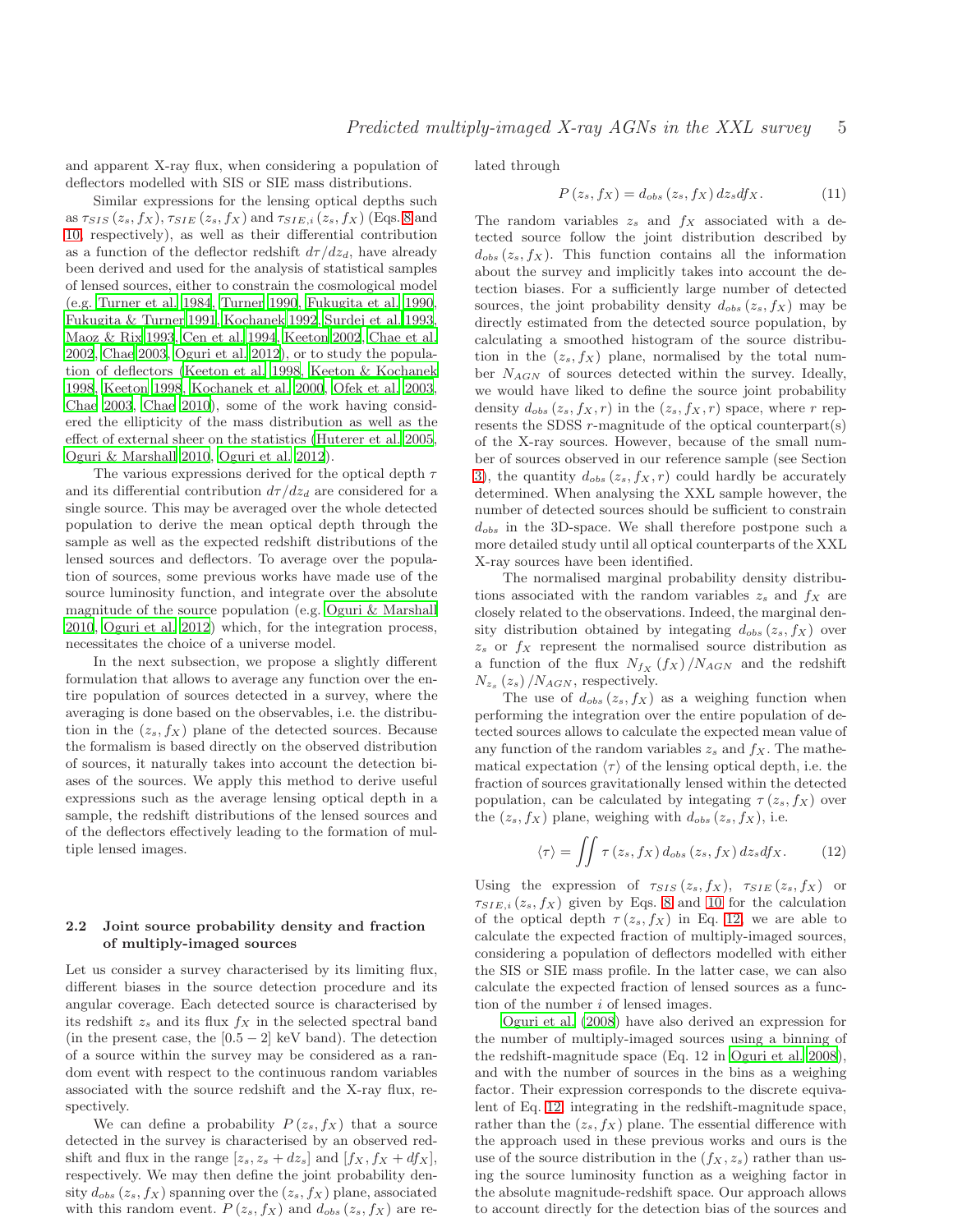does not necessitate any assumption of a universe model for the calculation of the weighing factor (which is necessary when using absolute magnitudes and the source luminosity function).

#### 2.3 Normalised redshift distributions

It is now straightforward to establish the normalised distribution  $w_{Z_d}(z_d)$  of the deflector redshifts expected in the XXL field

<span id="page-5-1"></span>
$$
w_{Z_d}(z_d) = \frac{1}{\langle \tau \rangle} \iint \left\{ \frac{d\tau}{dz_d}(z_s, z_d, f_X) d_{obs}(z_s, f_X) \right\} dz_s df_X,
$$
\n(13)

where the differential contribution  $d\tau/dz_d$  of the redshift  $z_d$ to a source lensing optical depth is given by Eq. [1.](#page-1-1)

Similarly, the normalised redshift distribution  $w_{Z_s}(z_s)$ of the lensed sources is given by

<span id="page-5-2"></span>
$$
w_{Z_s}\left(z_s\right) = \frac{1}{\langle \tau \rangle} \int \tau\left(z_s, f_X\right) d_{obs}\left(z_s, f_X\right) d f_X. \tag{14}
$$

[Oguri et al. \(2012](#page-14-15)) have derived by different means an expression for  $w_{Z_d}(z_d)$  and applied it to the sample of the SDSSQLS (see Eq. 23 in [Oguri et al. 2012](#page-14-15)). This estimation was done by binning the redshift-magnitude plane and using the number of sources in the different bins as a weighing factor. Their relation corresponds to the discrete equivalent of Eq. [13,](#page-5-1) where the integration runs over the redshiftmagnitude plane, rather than the  $(z_s, f_X)$  one.

In [Oguri & Marshall \(2010](#page-14-32)), the authors have derived a different expression for the redshift distribution of the lensed sources (Eq. 7 in [Oguri & Marshall 2010](#page-14-32)), equivalent to Eq. [14,](#page-5-2) except that the integration runs over the absolute magnitude and the weighing function used in the integration corresponds to the expression of the joint probability density expressed in terms of the source luminosity function.

Finally, let us note that [Mitchell et al. \(2005](#page-14-6)) have also derived an estimation for the redshift distribution of the lensed sources in the CLASS survey, assuming the DNCF of the sources to be expressed as a single power-law expression, i.e. the amplification bias being thus constant for each source. However, this assumption is very restrictive as QSOs usually show a DNCF that presents a break at a critical magnitude, and needs to be modelled by a double power law expression.

The use of  $d_{obs}(z_s, f_X)$  allows an easy calculation of  $\langle \tau \rangle$  through the survey, and the calculation of the expected normalised distributions  $w_{Z_s}(z_s)$  and  $w_{Z_d}(z_d)$ , as a function of the redshift of the lensed sources and of the deflectors, respectively. These distributions are calculated without any assumption about the source population, as  $d_{obs} (z_s, f_X)$ may be directly estimated from the observed data, naturally including the observational biases.

In the next Section, we present the observational constraints used for the estimation of the joint probability density of the XXL survey.

#### <span id="page-5-0"></span>3 OBSERVATIONAL CONSTRAINTS AND  $D_{OBS}$  DETERMINATION

Ideally, the joint probability density of the XXL sources should be derived by doing a histogram of the XXL sources in the redshift-X-ray flux plane. However, the crosscorrelation between the X-ray and (near-)optical data and the identification of the source type have not yet been performed. The XXL X-ray sources and their associated multiwavelength data have characteristics similar to those of one of its sub-fields, the XMM-Large Scale Structure (XMM-LSS), covering 10.9 out of the 44.2 square degrees effectively covered by the XXL survey. The XMM-LSS X-ray sources and their associated multi-wavelength data, presented in [Chiappetti et al. \(2013\)](#page-14-34), have optical counterparts taken from the CFHTLS W1 catalogue, down to the limiting magnitudes  $i' \approx 25$ ,  $r' \approx 25$ , before correction for Galactic extinction <sup>[3](#page-5-3)</sup>. The X-ray source classification and properties of the XMM-LSS field have already been determined [\(Melnyk et al. 2013](#page-14-35)). The survey limiting flux in the soft band is  $F_{[0.5-2]keV} \simeq 3 \times 10^{-15} \text{ erg s}^{-1} \text{ cm}^{-2}$  (with a detection probability of 0.5, as defined in [Elyiv et al. 2012](#page-14-36)). Nevertheless, at the time of this work, the redshift estimate in the XMM-LSS sample is still ongoing.

Therefore, to retrieve the properties of the expected population to be detected within the XXL survey and their optical counterparts, we used data from a deeper field ( $\sim 60$ ) ks exposure, compared to  $\sim$  10 ks for XMM-LSS): the XMM-COSMOS field, to which we apply the flux cuts of the XXL in the X-ray and the optical, that we assume to be similar to those of the XMM-LSS. The XMM-COSMOS survey, covering a contiguous field of 2 square degrees is described in [Brusa et al. \(2010](#page-13-1)), and has a limiting flux of  $F_{[0.5-2]keV} \simeq 5 \times 10^{-16}$  erg s<sup>-1</sup> cm<sup>-2</sup> ( $\simeq 1.4 \times 10^{-15}$ considering the flux with with 50% effective area coverage, see Fig. 6 in [Cappelluti et al. 2007\)](#page-14-37). The flux limit at 50% effective area coverage for the XMM-LSS and the COSMOS are in good agreement with the exposure time ratios as  $3 \times 10^{-15} / 1.4 \times 10^{-15} \sim \sqrt{60} k s / 10 k s$ . Their optical catalogue with which the cross correlation was performed contains sources detected in at least one of the Subaru bands  $(b, v, q, r, i, z)$  down to an AB magnitude limit of ∼ 27. The COSMOS sample is almost complete down to  $F_{[0.5-2]keV} \simeq 3 \times 10^{-15}$  erg s<sup>-1</sup> cm<sup>-2</sup> (X-ray detection probability of  $\geq 0.98$ , cfr [Cappelluti et al. \(2007\)](#page-14-37), Fig. 6) and 98% of the X-ray sources have an optical counter part.

The joint probability density of the XXL survey is expected to be quite similar to that of the XMM-COSMOS field if we apply to this survey the same X-ray and optical flux cuts and take into account the different probability of detection for sources fainter than  $2 \times 10^{-14}$  erg cm<sup>-2</sup> s<sup>-1</sup>. Consequently, we first estimate the COSMOS joint probability density  $d_{COSMOS}(z_s, f_X)$  from a smoothed histogram of the sources from the XMM-COSMOS in the  $(z_s, f_X)$  plane, where we apply the X-ray and r-band cutoffs of the XXL. We then take into account the XXL detection probability to determine  $d_{obs} (z_s, f_X)$ .

In the left panel of Fig. [1,](#page-6-0) we have represented the XMM-COSMOS sources in the  $(z_s, f_X)$  plane, with fluxes presented along a logarithmic scale. We have only considered

<span id="page-5-3"></span><sup>3</sup> After correction, the limiting magnitudes of the CFHTLS W1 catalogue are (expressed in AB magnitudes and considering a 5 sigma signal-to-noise ratio)  $r \simeq 24.8$  and  $i \simeq 24.5$ . See <http://xxlmultiwave.pbworks.com/w/page/54613008/Optical>

and http://terapix.iap.fr/rubrique.php?id\_rubrique=268 for details.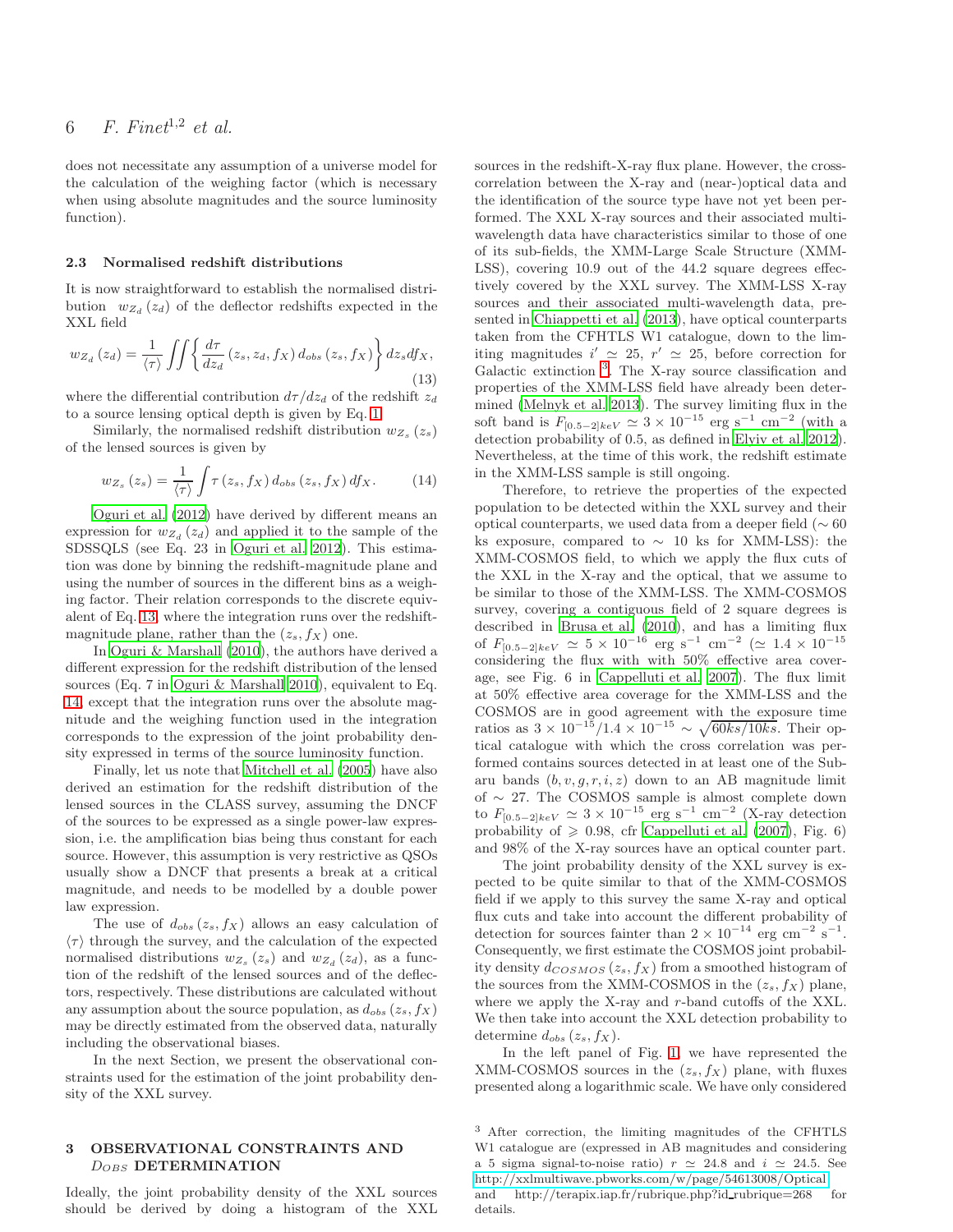

<span id="page-6-0"></span>Figure 1. The left panel displays the distribution in the  $(z_s, f_X)$  plane of the XMM-COSMOS source population [\(Brusa et al. 2010](#page-13-1)), restricted to  $F_{[0.5-2]keV} > 3 \times 10^{-15}$  erg cm<sup>-2</sup> s<sup>-1</sup> in the [0.5 - 2] keV band and with an optical counterpart brighter than  $r = 25$ , for which a redshift estimate is available. This X-ray band flux limit corresponds to a detection probability of 0.5 in the XMM-LSS field, as defined in [Elyiv et al. \(2012](#page-14-36)). The X-ray flux is shown on a logarithmic scale. The right panel displays the joint probability density function  $d_{obs} (z_s, f_X)$  in the  $(z_s, f_X)$  plane, corresponding to the XMM-COSMOS source population [\(Brusa et al. 2010](#page-13-1)), restricted to the X-ray band flux limit of the XMM-LSS fields.

sources with a flux larger than  $F_{[0.5-2]keV} = 3 \times 10^{-15}$  erg  $\text{cm}^{-2} \text{ s}^{-1}$  in the [0.5 – 2] keV band and with an optical counterpart brighter than  $r = 25$  in the SDSS r-band. We have rejected all X-ray sources for which there was no redshift estimate. Whenever available, spectroscopic redshifts were preferred to photometric ones. The XMM-COSMOS catalogue presented in [Brusa et al. \(2010](#page-13-1)) contains 1797 sources in the 2 square degrees. After applying the X-ray and r-band cut-off (and excluding sources with no available  $r$  magnitude), there are 630 sources of which 6 are excluded because of no available redshift. The final restricted COSMOS source sample contains 624 sources. The density of sources in the  $(z_s, f_X)$  plane is larger for the fainter fluxes, near redshift  $z \sim 1$ . At any given redshift, there are more sources with a lower flux. Finally, let us also point out the absence of sources with a high flux at high redshift.

In order to estimate the joint probability density  $d_{COSMOS}(z_s, f_X)$  of the COSMOS sources, we have calculated a smoothed histogram of the COSMOS source distribution with the XMM cut of in the X-ray and r-band displayed on the left panel of Fig. [1.](#page-6-0) For the convenience of the developed software,  $d_{COSMOS}(z_s, f_X)$  has been derived using a logarithmic scale for the X-ray fluxes. We have considered redshift intervals of 0.375 with bin centers separated by 0.0625 and logarithmic magnitude intervals of 0.3 separated by bins of 0.05. The derived COSMOS joint probability density is shown in the right panel of Fig. [1.](#page-6-0) We have intentionally kept the same axis as in the left panel in order to clearly identify the similarities between the two figures. The grey scale indicates the values of  $d_{COSMOS}(z_s, f_X);$ the darker the grey, the higher the probability of finding a source. The normalisation factor of  $d_{COSMOS}(z_s, f_X)$  is the number of sources (624) detected in the 2 square degrees of the COSMOS field, restricted to the XMM-LSS cutoffs.

To take into account the detection probability of the XXL survey, we multiply the  $d_{COSMOS}(z_s, f_X)$  in the right

panel of Fig. [1](#page-6-0) by the XMM-LSS detection probability as a function of the flux taken from [Elyiv et al. \(2012](#page-14-36)), Fig. 10, the obtained distribution being  $d_{obs} (z_s, f_X)$ . The normalisation factor of this distribution represents the number of sources (592.5) with  $F_{[0.5-2]keV} \gtrsim 3 \times 10^{-15}$  erg cm<sup>-2</sup> s<sup>-1</sup> and  $r < 25$  that would be detected within the XXL survey in the 2 sq. deg. of the XMM-COSMOS field. From this normalisation factor, we may thus estimate the number of sources to be detected in the XMM-LSS and XXL-field with similar characteristics. The expected numbers of sources in the different surveys are summarised in Table [1.](#page-9-0) Assuming the final XXL catalogue to have similar characteristics as those of the XMM-LSS, this estimate of  $d_{obs} (z_s, f_X)$  is assumed to be valid for both the XMM-LSS and the XXL fields.

As a reliability test of the derived joint probability density  $d_{obs} (z_s, f_X)$ , we verify its ability to represent the properties of the observed population of AGNs. In the left panel of Fig. [2,](#page-7-1) we have represented as a continuous grey line the observed cumulative distribution as a function of the redshift of the XMM-COSMOS sources with an X-ray flux larger than  $F_{[0.5-2]keV} = 3 \times 10^{-15}$  erg cm<sup>-2</sup> s<sup>-1</sup> in the [0.5 - 2] keV band, with  $r < 25$  and a redshift estimation.

In the same figure, we have represented with a dashed dark-grey line the cumulative source redshift distribution derived from the COSMOS joint probability distribution when not considering the detection probability of the XXL survey. The cumulative redshift distribution is obtained by integrating  $d_{COSMOS}(z_s, f_X)$  over  $f_X$  and by multiplying the number of AGNs detected per square degree in the COSMOS field, where we have applied the XXL cutoffs.

The cumulative redshift distribution inferred from the distribution  $d_{COSMOS}(z_s, f_X)$  reproduces very well the observed cumulative source redshift distribution.

On the same figure, we have represented with a dark continuous line the cumulative redshift distribution derived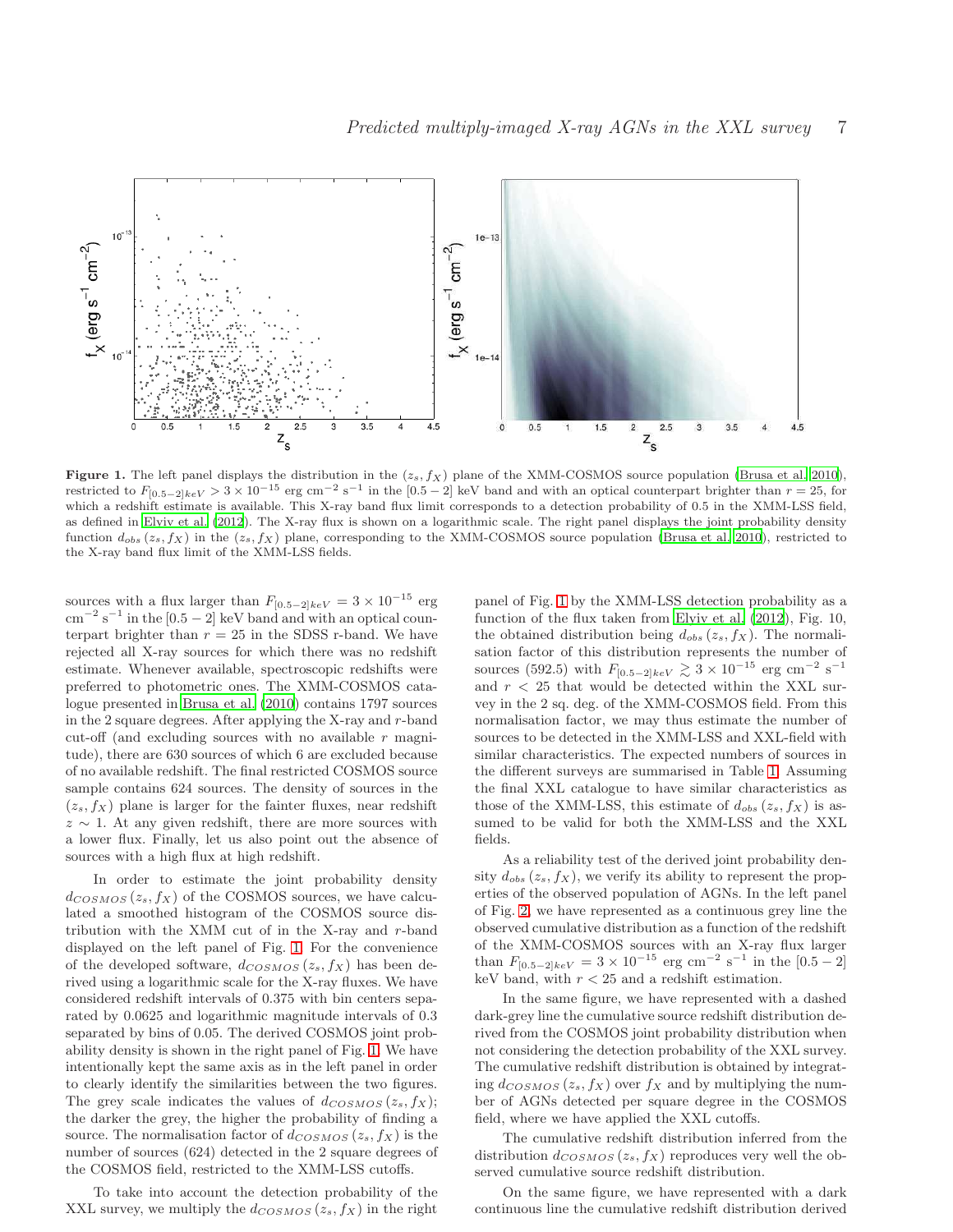

<span id="page-7-1"></span>Figure 2. Left panel : Cumulative function of the number density  $N(z<sub>s</sub>)$  of the sources as a function of the redshift for the XMM-COSMOS sources with  $F_{[0.5-2]keV} \gtrsim 3 \times 10^{-15}$  erg cm<sup>-2</sup> s<sup>-1</sup> and  $r < 25$ . We have also represented the cumulative redshift distribution inferred from the marginal distribution of the joint probability density function  $d_{COSMOS}(z_s, f_X)$  and  $d_{obs}(z_s, f_X)$ , with and without considering the XXL detection probability detection (dashed and continuous black curves, respectively). Right panel: Differential number counts of the XMM-COSMOS sources as a function of the flux in the soft X-ray band, for all the COSMOS sources, which are used for the amplification bias calculation. We have only represented the X-ray flux range accessible to the XXL survey. We have also represented the marginal distribution obtained from the joint probability density function  $d_{COSMOS}(z_s, f_X)$ , as well as the DNCF fit used for the calculation of the amplification bias.

from the final  $d_{obs} (z_s, f_X)$  when considering the detection probability of the XMM-LSS survey. We remark a very good agreement at low redshift between this distribution and the two previous ones, and a significant deviation above redshift ∼ 1 due to the fact that the XXL survey does not detect all of the fainter sources, more numerous at higher redshifts.

In the right panel of Fig. [2,](#page-7-1) we have represented the differential number counts function (DNCF) of the XMM-COSMOS sources as a function of their X-ray soft band flux. The flux is shown along a logarithmic scale and the error bars are estimated considering a Poisson noise. We have here considered all the COSMOS sources brighter than  $F_{[0.5-2]keV} = 1 \times 10^{-15}$  erg cm<sup>-2</sup> s<sup>-1</sup>. This DNCF is used to estimate  $N_{f_X}$  ( $f_X$ ) needed when calculating the amplification bias in Eq. [6.](#page-2-1) As previously mentioned, the calculation of the lensing optical depth necessitates the knowledge of the DNCF for fluxes fainter than the survey detection limit. We have therefore fitted the observed XMM-COSMOS DNCF  $\log_{10} (n(f_X))$  with a 3<sup>rd</sup> order polynomial in the flux range covered by the XMM-COSMOS and extrapolated the data linearly outside this flux range. The fit is shown as a continuous dark-grey line in the right panel of Fig [2.](#page-7-1) This polynomial form of the DNCF is used for the calculation of the amplification bias in our simulations.

On the same figure, we have represented with a dashed line the DNCF per unit of solid angle derived from the joint probability density function  $d_{obs} (z_s, f_X)$ , where we have restricted the COSMOS sources to the XXL cutoffs and taken into account the detection probability of the survey. This is obtained by integrating  $d_{obs} (z_s, f_X)$  over  $z_s$  and by multiplying by the number  $N_{AGN}/\Omega$  of AGNs per square degree. This curve is matching fairly well the fitted curve for the brighter sources and is lower for the fainter sources, where

the XXL survey only detects part of the sources and where the fraction of excluded sources with  $r > 25$  is higher.

The small size of the source sample in the XMM-COSMOS field at low redshift (due to the small survey angular coverage) does not permit a better estimate of  $d_{obs}(z_s, f_X)$  at these low redshift values, because of a large scatter in the observed data at low redshift, especially for the brighter sources. Nevertheless, as these very bright and low redshift sources are very rare in the survey and as their lensing probability is very small (because of their very low redshift), this does not have a large impact on our simulations. These problems will be reduced in the XXL survey, for which the angular coverage is  $\sim$  20 times larger than that of the XMM-COSMOS field. This confirms, as mentioned earlier, that the COSMOS sample is not large enough to determine the distribution  $d_{obs} (z_s, f_X, r)$  of the sources in the 3-D space  $(z_s, f_X, r)$ .

#### <span id="page-7-0"></span>4 RESULTS

#### 4.1 Mean lensing optical depth

Using the joint probability density  $d_{obs} (z_s, f_X)$  described in Section [3,](#page-5-0) we have computed the mean lensing optical depth  $\langle \tau \rangle$  for the XXL survey, integrating numerically Eq. [12.](#page-4-0) As  $d_{obs} (z_s, f_X)$  is assumed to be identical for the XXL and the XMM-LSS surveys, the results are valid for both surveys.

To calculate the lensing optical depth, we modelled the deflector population with SIS and SIE mass distributions (Eq. [8](#page-3-0) and Eq. [10\)](#page-3-3). We have computed the average optical depth for different values of the minimum image separation  $\theta_{mis}$  resolvable at optical wavelengths. When calculating the cross section, we have considered the detection of the lensed images to be achievable down to an angular sep-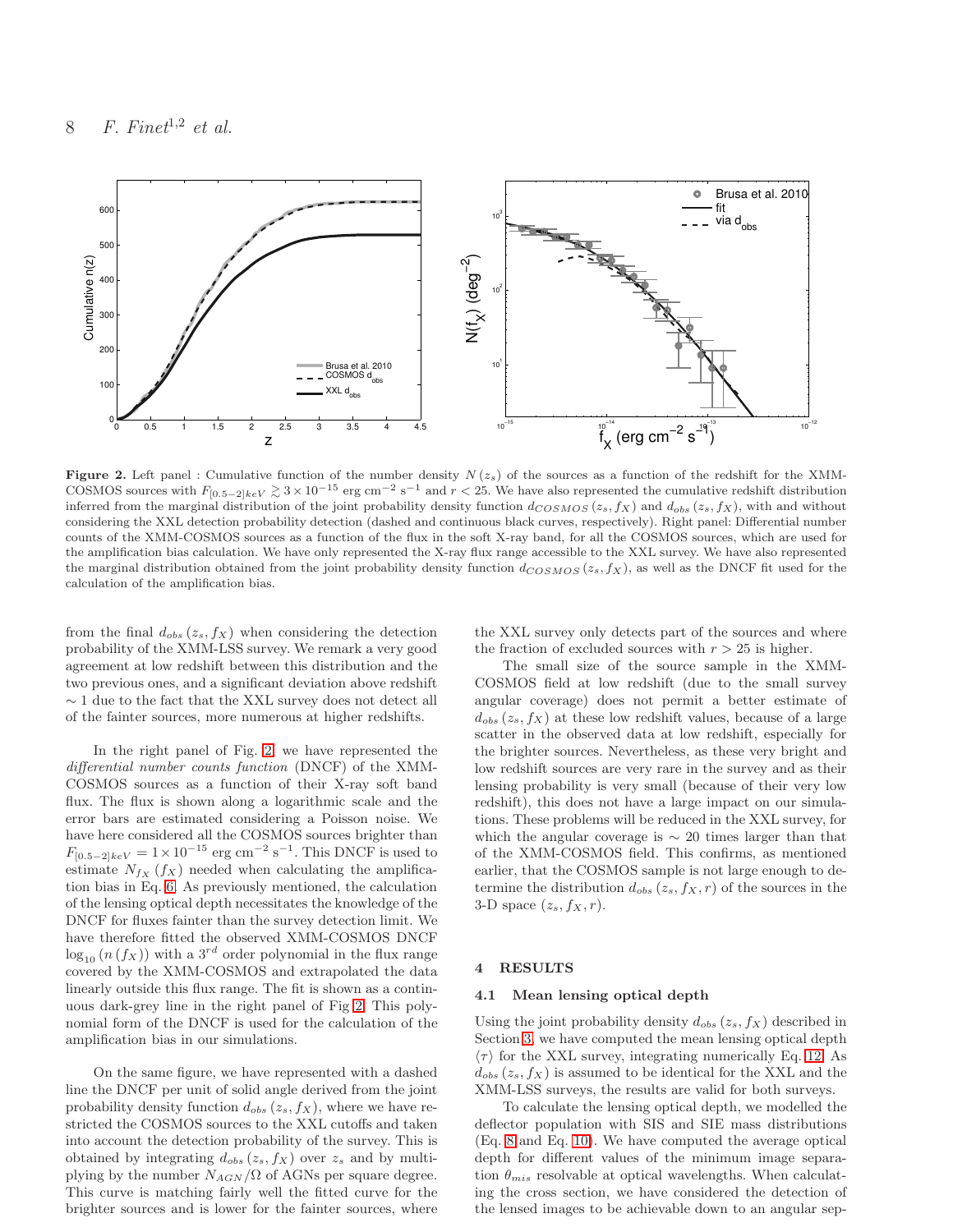

<span id="page-8-0"></span>**Figure 3.** Average lensing probability  $\langle \tau \rangle$  calculated for the XXL and XMM-LSS fields as a function of the minimum angular separation  $\theta_{mis}$  resolvable by the survey in the optical domain, when modelling the deflector population with the SIS and SIE mass distributions. For comparison, we have also computed the case of the late-type galaxies, modelled by means of SIS mass distributions.

aration  $\theta_{mis}$  (independently of their relative amplification). Although this is not strictly accurate, we have made this assumption for the following reason. The regions contributing the most to the lensing cross section are those where the source is located close to the caustic curves, as these are the most amplified and thus benefit the most from the amplification bias. For these configurations, the lensed images that are the closest to each other (and also the brightest) are those formed on each side of the tangential critical curve. These lensed images have a very similar amplification [\(Kormann et al. 1994](#page-14-19)). Consequently, for the detection of these lensed images, the critical parameter is the smallest angular distance under which these point-like images cannot be resolved, independently of their brightness. In practice however, for lensed images close to each other, the minimum angular distance at which the point-like images can be disentangled is dependent on the flux difference between the images, especially at very small angular distances. For the analysis of the final XXL sample, the angular selection function (characterizing the smallest angular distance detectable as a function of the relative amplification of the lensed images) will have to be determined precisely.

Fig. [3](#page-8-0) displays the behaviour of the average optical depth  $\langle \tau \rangle$  as a function of the minimal image separation  $\theta_{mis}$  resolvable in the optical survey. We display the results when modelling the deflector population with either SIE or SIS mass profiles. In the former case, we have calculated the total probability of having a multiply-imaged source, independently of the number of the lensed images.

For a perfect instrument (i.e.  $\theta_{mis} = 0$ "), when considering deflectors modelled with SIE mass distributions, we find an average lensing probability  $\langle \tau_{SIE} \rangle = 1.698 \times 10^{-3}$ . When modelling the deflectors with an SIS mass distribution, the mean lensing probability is  $\langle \tau_{SIS} \rangle = 1.788 \times 10^{-3}$ . Modelling the deflectors with SIS mass distributions thus leads to a slightly larger average lensing probability by  $\sim$  5%. The reason for this is that the SIE mass distribu-

tion was introduced in order to preserve the projected mass inside a same area but does not conserve the geometrical cross section nor the amplification probability distribution. In other words, the area inside the caustic curve of an SIS deflector is always larger or equal to that included inside the caustic curves of an SIE deflector. When averaging the SIE lensing cross section over the deflector ellipticity distribution, this leads to an equivalent SIE lensing cross section smaller than that of the SIS case. Furthermore, for these two types of deflectors, the probability of producing a multiplyimaged source with a given total amplification slightly differs. The impact of the amplification bias is thus different for the two deflector models. Consequently, the slight differences between  $\langle \tau_{SIS} \rangle$  and  $\langle \tau_{SIE} \rangle$  depend on the DNCF as a function of  $f_X$  for the source population, which varies from one survey to another. The overestimate of  $\langle \tau_{SIS} \rangle$  thus has to be estimated independently for each survey. This boost of the average lensing optical depth in the SIS model was studied by [Huterer et al. \(2005\)](#page-14-20) who concluded that the ellipticity in the deflector mass distribution decreases the mean lensing optical depth. A boost of the SIS model by a few percent may be expected in a survey with sources showing a steep DNCF.

Both  $\langle \tau_{SIE} \rangle$  and  $\langle \tau_{SIS} \rangle$  decrease for increasing values of the parameter  $\theta_{mis}$ . When considering a finite resolution of the instrument, some of the lensed images formed are angularly too close to each other and are detected as a single point-like object. Consequently, the probability of detecting the lensed images decreases as  $\theta_{mis}$  increases.

In the present case, the multiple lensed images will be searched for among the optical counterparts of the pointlike X-ray sources, because of the better angular resolution in the optical domain. The ground-based observations are limited by the atmospheric seeing. In the northern XXLfields, the CFHT in the r-band have a typical seeing of 0.7" [\(Salmon et al. 2009\)](#page-14-38) and for the southern hemisphere the typical seeing with the Blanco telescope is  $\sim 0.9$ " [\(Desai et al. 2012](#page-14-39)). We thus considered our full width at half maximum of the PSF to be homogeneous over the entire sample and equal to  $\sim 0.9$ ".

Thanks to point spread function fitting techniques, we can hope to resolve multiple point-like lensed images down to half the full width at half maximum for lensed images with a same amplification, which constitute the configurations contributing the most to the lensing cross section as previously explained. Consequently, the typical  $\theta_{mis}$  value achievable is expected to be  $\theta_{mis} \sim 0.45$ " (in practice, as stressed previously,  $\theta_{mis}$  depends of the relative amplification of the lensed images, which will have to be taken into account when analyzing the final XXL sample). For this value we have  $\langle \tau_{SIE} \rangle = 1.384 \times 10^{-3}$  and  $\langle \tau_{SIS} \rangle = 1.489 \times 10^{-3}$ . The slight overestimate of the SIS mean lensing value relatively to that of the SIE model thus increases with  $\theta_{mis}$  and reaches ~ 10% for  $\theta_{mis} = 0.45$ ".

For comparison, we have computed the evolution of the mean optical depth as a function of  $\theta_{mis}$  for the population of late-type galaxies modelled by means of an SIS mass distribution. As for the case of the early-type galaxies, we have considered the comoving density of late-type galaxies to be constant with the redshift and we have used the VDF parameters determined by [Chae \(2010\)](#page-14-8) in the local universe,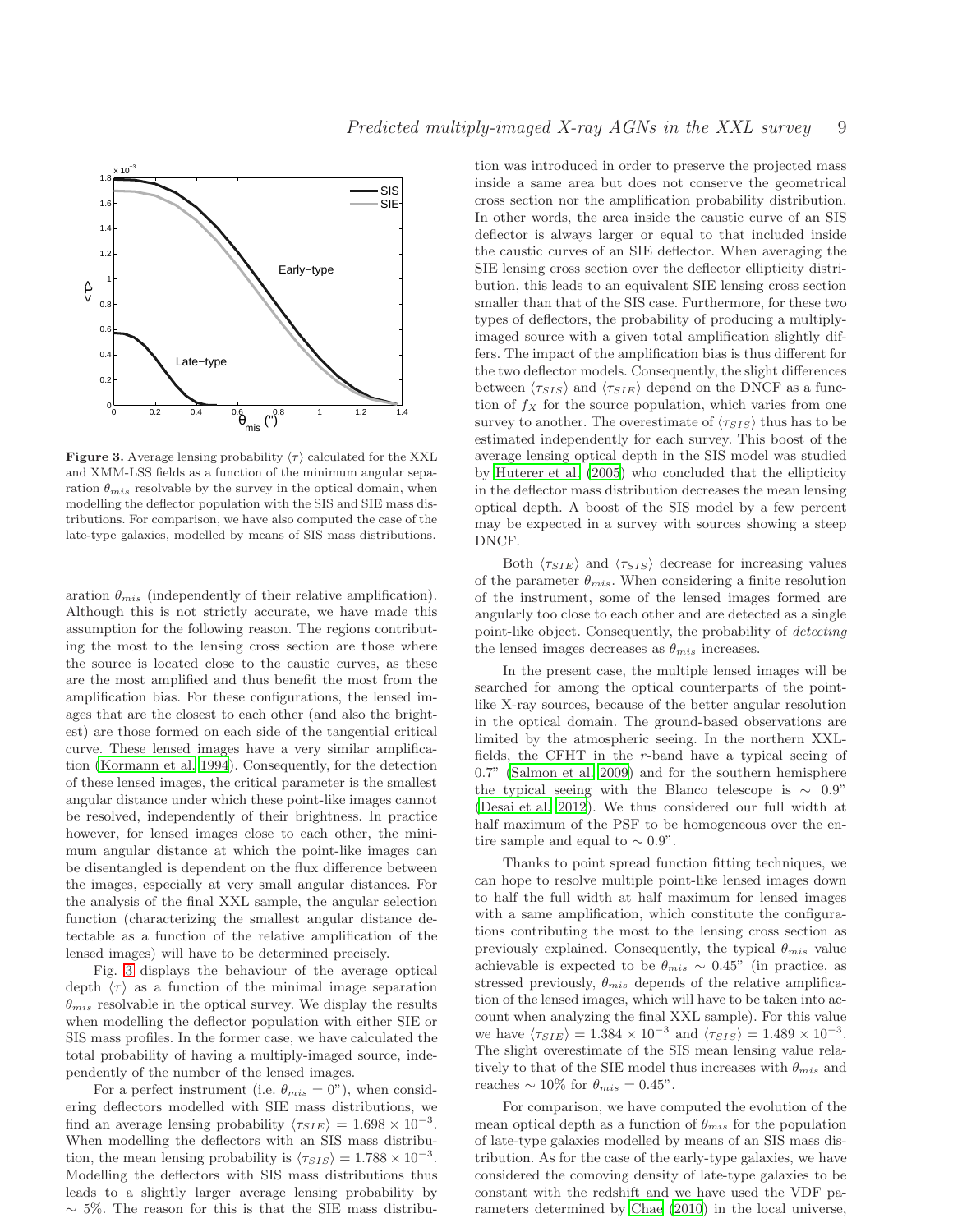<span id="page-9-0"></span>Table 1. Estimate of (1) the number of sources with an X-ray flux greater than  $3 \times 10^{-15}$  erg cm<sup>-2</sup> s<sup>-1</sup> in the [0.5 – 2]keV range and  $r < 25$  and (2) the number of detected multiply-imaged sources in the XMM-COSMOS, XMM-LSS and XXL surveys. The estimates of the number of sources are extrapolated from the XMM-COSMOS catalogue taking into account the angular coverage of the different surveys. For the estimate of the number of multiply-imaged sources, the numbers in parentheses correspond to the SIS case.

| Survey                                    | Coverage<br>$(\text{deg}^2)$ | Number of sources | Lensed sources<br>$(\theta_{mis} = 0")$<br>SIE (SIS) | Lensed sources<br>$(\theta_{mis} = 0.45)$ $(\theta_{mis} = 0)$ $(\theta_{mis} = 0.45)$<br>SIE (SIS)                       | $>2$ images                                                               | $>2$ images                                        |
|-------------------------------------------|------------------------------|-------------------|------------------------------------------------------|---------------------------------------------------------------------------------------------------------------------------|---------------------------------------------------------------------------|----------------------------------------------------|
| XMM-COSMOS                                | $\bf{2}$                     | 621               |                                                      | $\overline{\phantom{a}}$                                                                                                  |                                                                           |                                                    |
| XMM-COSMOS<br>(with XXL $P_{detection}$ ) | $\mathbf{2}$                 | 529.5             |                                                      | $\overline{\phantom{a}}$                                                                                                  |                                                                           |                                                    |
| XMM-LSS                                   | 10.9                         | 2885              | 5(5)                                                 | 4(4)                                                                                                                      | $\overline{0}$                                                            | $\overline{0}$                                     |
| XXL                                       | 44.2                         | 11701             | 20(21)                                               | 16(17)                                                                                                                    | $\mathbf{1}$                                                              | $\mathbf{1}$                                       |
|                                           |                              |                   | $\langle \tau \rangle$                               | $(\theta_{mis} = 0^{\circ})$ $(\theta_{mis} = 0.45^{\circ})$ $(\theta_{mis} = 0^{\circ})$ $(\theta_{mis} = 0.45^{\circ})$ | $\langle \tau \rangle$ $\langle \tau_{>2} \rangle / \langle \tau \rangle$ | $\langle \tau_{>2} \rangle / \langle \tau \rangle$ |
| SIE                                       |                              |                   | $1.698 \times 10^{-3}$                               | $1.384 \times 10^{-3}$                                                                                                    | 0.0718                                                                    | 0.0564                                             |
| <b>SIS</b>                                |                              |                   | $1.788 \times 10^{-3}$                               | $1.489 \times 10^{-3}$                                                                                                    |                                                                           |                                                    |
| SIS (Late)                                |                              |                   | $5.719 \times 10^{-4}$                               | $1.629 \times 10^{-6}$                                                                                                    |                                                                           |                                                    |

i.e.

 $[\Phi_*, \sigma_*, \alpha, \beta] = [66 \times 10^{-3} \,\mathrm{h}^3 \,\mathrm{Mpc}^{-3}, 91.5 \,\mathrm{km \, s}^{-1}, 0.69, 2.10].$ 

The results are displayed in Fig. [3.](#page-8-0) When considering a perfect instrument  $(\theta_{mis} = 0)$ , the average lensing optical depth associated to the late-type galaxies is about a third of that of the early-type ones (i.e.  $\langle \tau \rangle = 5.719 \times 10^{-4}$ ). Nevertheless, the decrease of  $\langle \tau \rangle$  with  $\theta_{mis}$  is steeper than in the early-type galaxy case. Indeed, late-type galaxies are less massive and lead to smaller typical angular separations of the multiple lensed images, which are not disentangled in the seeing limited images. For  $\theta_{mis} = 0.45$ ", the average lensing optical depth due to late-type galaxies is found to be  $\langle \tau \rangle = 1.629 \times 10^{-6}$ , three orders of magnitude lower than that of the early-type galaxies. The expected contribution of the late-type galaxies in our sample of gravitationally lensed sources is thus negligible, which validates our assumption of only considering the population of early-type galaxies as the deflectors for the XXL lensed source sample.

Our estimation of the contribution of late-type galaxies to the lensed sources is surprizingly low compared to the observed fraction of late-type lenses in existing samples. Furthermore, it suggests that late-type lenses with image separations larger than 0.5" are extremely rare, which is also in contradiction with observed samples. Indeed, 2 out of the 13 CLASS lenses from the statistical sample are likely to be produced by late-type galaxies (B0218 and B1933, see [Browne et al. 2003](#page-13-2)) and out of the 26 lensed QSOs of the SDSSQLS statistical sample, one is possibly due to a latetype galaxy (J1313) and has an angular separation larger than 1". We do not fully understand the reason for these discrepancies. A possible cause of error is the effect of the lens environment, not considered in this work, which may

lead to an additional gravitational shear. Huterer et al. 2005 have shown that the external shear broadens the distribution of angular separation between the lensed-images without changing its average value. It may therefore increase the fraction of events with an angular separation larger that 1". In the CLASS and SDSSQLS statistical samples, all the lenses produced by late-type galaxies with and angular separation larger than 1" required external shear to accurately model the position and relative amplification of the lensed images (see [Suyu et al. 2012](#page-14-40), [Sluse et al. 2012](#page-14-22) and references therein). Another possible source of discrepancy is the VDF used for late-type galaxies (from [Chae 2010](#page-14-8)) which does not come from direct measurements (as in the case of the early type VDF, [Choi et al. 2007\)](#page-14-7). It is inferred from the local luminosity function of late-type galaxies using the Tully-Fisher relationship (taking into account its dispersion) and assuming a conversion between the circular velocity  $v_c$  and σ to be that of an SIS profile (i.e.  $\sigma = v_c/\sqrt{2}$ ). [Chae \(2010](#page-14-8)) stresses that lensing statistics of late-type galaxies might necessitate to consider the circular velocity function (rather than the VDF) and consider more realistic mass distribution models. Furthermore, type-specific LF (and VDF) are still potentially biased by misclassification of the galaxy types and, according to [Park & Choi \(2005](#page-14-41)), the work of [Chae](#page-14-8) [\(2010](#page-14-8)) has a  $\sim 10\%$  classification mismatch. We therefore advise to use with caution the results concerning the latetype population statistics.

Table [1](#page-9-0) summarises the number of multiply-imaged sources expected in the different surveys as well as the expected number of detected events. Assuming the sources detected in the XXL survey will have the same properties as those in the XMM-COSMOS to which we applied the same flux limits in the X-ray and optical bands (except when esti-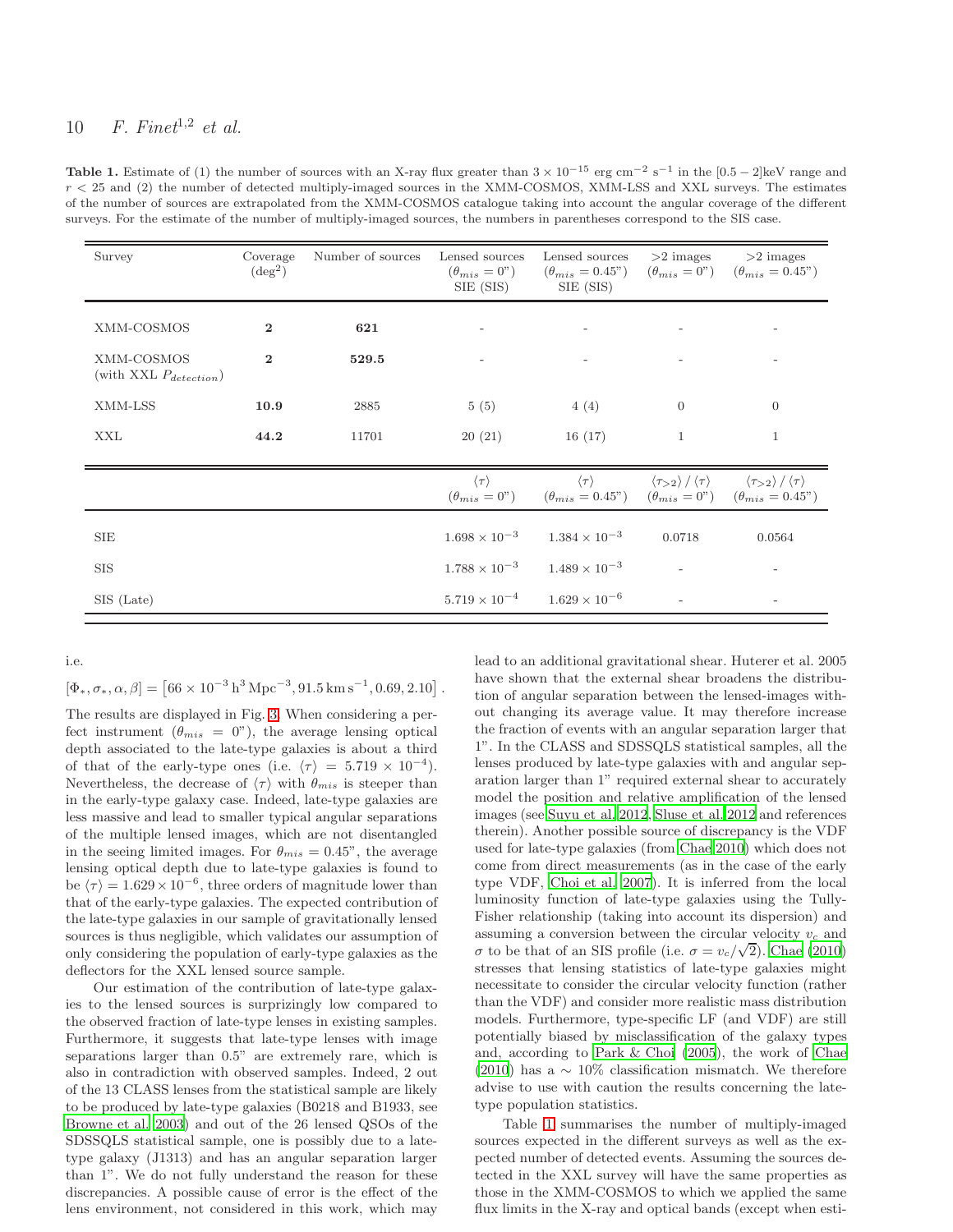

<span id="page-10-0"></span>**Figure 4.** Fraction  $\langle \tau_{SIE,i} \rangle / \langle \tau_{SIE} \rangle$  of the lensing events with a given number  $i = 2, 3$  or 4 of images as a function of the survey minimum angular separation  $\theta_{mis}$ , when modelling the deflector population with the SIE mass distribution. 3-image configurations are quads with 2 blended point-like images.

mating the amplification bias) and when accounting for the detection probability of the XXL, we expect the detection of 11701 sources with  $F_{[0.5-2]keV} > 3 \times 10^{-15}$  erg cm<sup>-2</sup> s<sup>-1</sup> and  $r < 25$  in the 44.2 sq.deg. of the survey. Among these sources, we expect 21 (20 in the SIE case) to be multiply imaged, out of which 17 (16 in the SIE case) should be detected assuming  $\theta_{mis} = 0.45$ ".

When calculating the lensing probability of a source to be lensed through Eq. [10,](#page-3-3) considering a population of deflectors modelled with SIE profiles, we may also calculate the probability  $\tau_{SIE,i}$  of a source to be lensed with the formation of a given number  $i$  of lensed images. We have calculated the average value of  $\langle \tau_{SIE,i} \rangle$  for the population of sources to be detected within the XXL and XMM-LSS fields using Eq. [12,](#page-4-0) for different values of the  $\theta_{mis}$  parameter. The results are displayed in Fig. [4](#page-10-0) where we have plotted as a function of the value of the  $\theta_{mis}$  parameter, the fraction of lensing events composed of i lensed images  $\langle \tau_{SIE,i} \rangle / \langle \tau_{SIE} \rangle$ relatively to the total average lensing probability  $\langle \tau_{SIE} \rangle$ .

The fraction of lensing events with the formation of two images is always the highest. This is a consequence of the scarcity of very elliptical deflectors (see [Choi et al. 2007,](#page-14-7) Fig. 13 for the axis ratio distribution of early-type galaxies). In the case of a perfect instrument (i.e.  $\theta_{mis} = 0$ "), we find that 93% of the lensed sources are composed of 2 images and this fraction increases with the value of the  $\theta_{mis}$  parameter.

For a perfect instrument, the lensed sources with formation of more than 2 images is composed of quads (i.e. 4-image configurations). As  $\theta_{mis}$  increases, some of the 4-lensed image configurations, due to their too small angular separation, have only 3 point-like images detected (quads with 2 blended point-like images). Out of the 20 lensed sources formed in the XXL population, only one is expected to be detected with more than 2 images.

The fraction of lensing systems with more than 2 images is roughly consistent with the results of [Oguri & Marshall](#page-14-32) [\(2010](#page-14-32)) who have calculated the expected number of gravitationally lensed quasars in wide-field optical surveys. For a



<span id="page-10-1"></span>Figure 5. Normalised redshift distributions of the deflectors, the lensed sources and all AGNs. For each distribution, we have indicated the median redshift value.

survey with a limiting magnitude  $i = 25$ , these authors find a fraction of a little more than ∼ 10% of quads (formation of 4 images) against  $\sim$  7% in our simulations. The slight difference is most likely due to the different ellipticity distribution of the deflectors considered [\(Oguri & Marshall 2010](#page-14-32) considers a combination of oblate and prolate three dimensional deflectors with a Gaussian distribution of their ellipticity) as well as their consideration of an additional external shear due to the lens environment. [Huterer et al. \(2005](#page-14-20)) showed that the external shear increases the fraction of quads in a sample of lensed sources.

#### 4.2 Redshift distributions

Using the joint probability density  $d_{obs}(z_s, f_X)$  described in Section [3,](#page-5-0) we have computed the mathematical expectation of the normalised redshift distribution of the deflectors  $w_{Z_d}(z_d)$  and of the lensed sources  $w_{Z_s}(z_s)$ , numerically integrating Eqs. [13](#page-5-1) and [14,](#page-5-2) respectively. We have considered  $\theta_{mis} = 0.45$ " and we have modelled the deflectors with SIS mass distributions. The normalised redshift distributions  $w_{Z_d}(z_d)$  and  $w_{Z_s}(z_s)$  are shown as a function of the redshift in Fig. [5.](#page-10-1) For comparison, we have represented the marginal distribution as a function of the redshift of the joint probability density, i.e. the normalised distribution as a function of the redshift of all the sources (independently of the fact that they are being lensed).

On this figure, we have also illustrated the median value of the observed redshift for the different distributions. The redshift distribution of the lensed sources is shifted towards a higher redshift compared to that for all the sources. As the source redshift increases, so does its geometrical lensing volume (i.e. the volume in which the presence of a deflector leads to the formation of multiple lensed images). Consequently, sources with a higher redshift tend to have a higher lensing probability. The mathematical expectation for the redshift moves from  $\langle z_{AGN} \rangle \simeq 1.11$  for the entire source population to  $\langle z_s \rangle \simeq 1.8$  for the lensed sources.

For redshifts larger than  $\langle z_{AGN} \rangle$ , the distribution of the lensed sources does not appear as a smooth function of the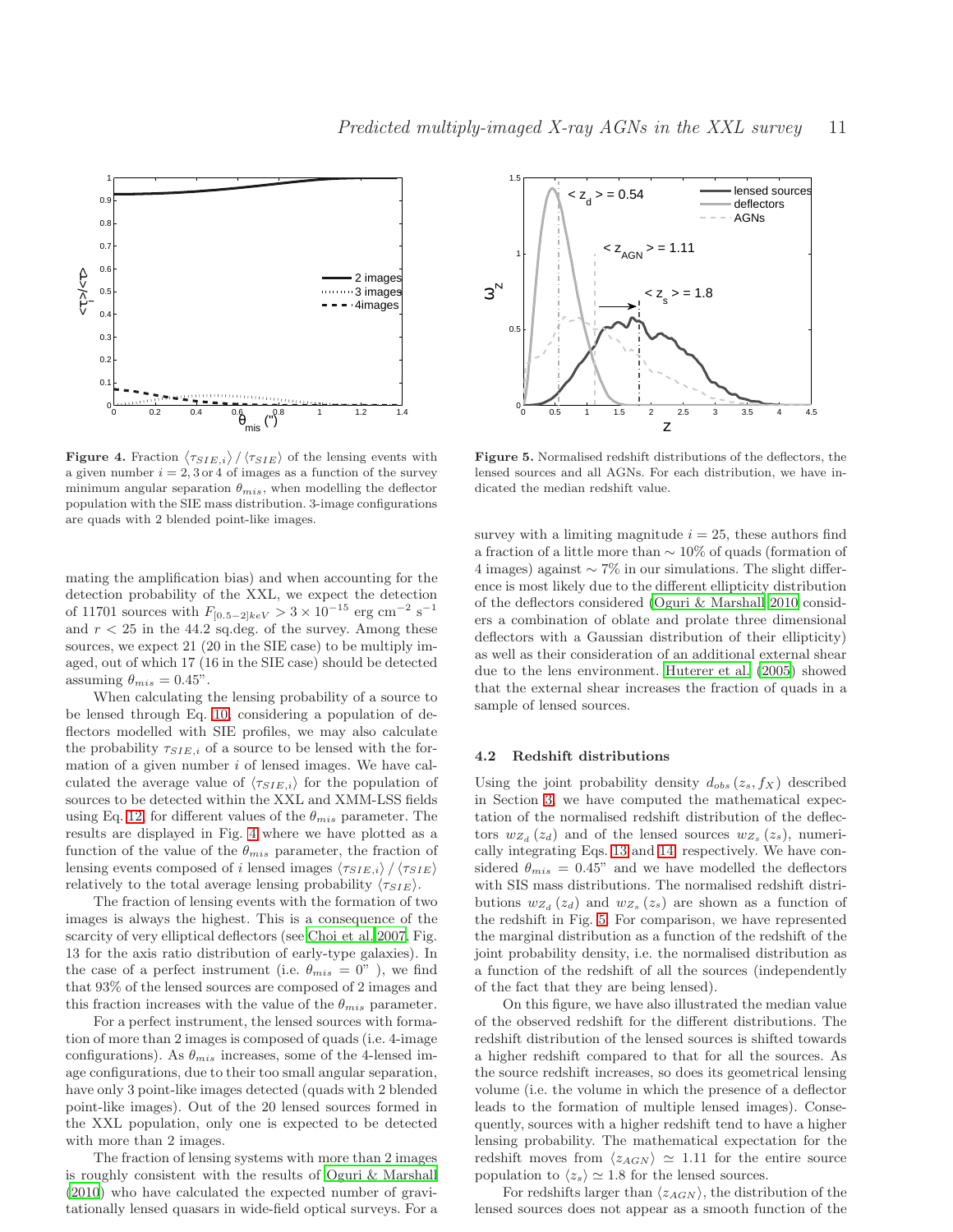redshift, and we clearly see the presence of bumps or redshift ranges with a probability excess compared to a smooth decreasing function of the redshift. These probability overdensities of lensed source detections correspond to redshift ranges in which strong emission lines of the AGNs enter in the optical SDSS r-band, in which the optical counterparts are searched for; they are thus a consequence of a selection bias. The presence of the emission lines in the r-band increases their probability of being detected, compared to that of a source with only a continuum-like spectrum. For example, the MgII line at 279.8 nm enters the r-band filter in the redshift range 2 - 2.42, for which we see an over-density in the lensed source redshift distribution.

The redshift distribution of the lensed sources corresponds to the probability density from which the detected lensed source redshift may be considered as a random event, thanks to the fact that, in this case all the lensed sources are detected, and may have their redshift estimated. Given a large enough sample of lensed sources, this distribution could be retrieved from a normalised histogram of the lensed sources, as a function of their redshift.

In Fig. [5,](#page-10-1) we have also represented the normalised distribution  $\omega_{Z_d}$ , as a function of the redshift, for the deflectors involved in the formation of multiply-imaged sources. The deflector redshift median value is  $\langle z_d \rangle \sim 0.54$  and the most probable value is below  $z \leq 0.5$ . The contribution of deflectors with  $z \geq 1$  is very small. This comforts our assumption of a non-evolving deflector population in the calculation of the lensing optical depth, as the population involved is mainly located at low redshift.

In the case of the deflector distribution, the observed redshift distribution of the deflectors involved in the formation of multiple images of a source will be highly biased as most of them are not bright enough to be detected.

[Oguri & Marshall \(2010](#page-14-32)) have also estimated the expected lens redshift distribution for lensed quasars detected in optical imaging surveys. The deflector redshift distributions are marginally consistent, although the distribution found in this work peaks at lower redshifts ( $z_{max} \sim 0.6$ for [Oguri & Marshall 2010](#page-14-32) and  $z_{max} \sim 0.5$  in the present work). The expected source redshift distribution is also shifted towards lower redshift in our study. This difference in the lensed source and deflector redshift distributions comes from the difference in the source distribution: in the present work, the rather bright X-ray flux cut-off tends to reject sources at high redshift, that are included in the sample of [Oguri & Marshall \(2010](#page-14-32)).

#### 4.3 Influence of the cosmological model

The probability for a source with a known apparent flux and redshift to be gravitationally lensed with the formation of multiple images depends on the cosmological model. This may be seen for instance through the dependence of the infinitesimal light-distance element  $cdt/dz$  on the cosmological mass density parameter  $\Omega_m$  in Eq. [2,](#page-1-3) as well as through the dependence of the lensing cross section on  $\Omega_m$  (see Eqs. [6](#page-2-1)) and [7\)](#page-2-3) via the definition of the angular diameter distances. If we consider a flat expanding FLRW universe model, the only dependence of the lensing probability on the universe model is made through the cosmological mass density parameter  $\Omega_m$ . Indeed, although a flat expanding FLRW is to-



<span id="page-11-1"></span>Figure 6. Average lensing probability as a function of the cosmological matter density parameter  $\Omega_m$ .

tally characterised by  $\Omega_m$  and  $H_0$ , an increase in the value of  $H_0$  will only act as a scaling factor (decreasing the lensing volume while increasing the density of deflectors). So far, we have considered a FLRW flat universe with  $\Omega_m = 0.3$ and  $H_0 = 70$  km s<sup>-1</sup> Mpc<sup>-1</sup>. In Fig. [6,](#page-11-1) we display the behaviour of the average lensing probability  $\langle \tau \rangle$  for the XXL sources as a function of  $\Omega_m$ , for a flat universe with  $H_0 = 70$ km s<sup>-1</sup> Mpc<sup>-1</sup>. We have computed both  $\langle \tau_{SIE} \rangle$  and  $\langle \tau_{SIS} \rangle$ . Both models lead to the same behaviour of the mean lensing probability as a function of  $\Omega_m$  and, here as well, we observe that the SIS mass distribution leads to a slight overestimate of the average lensing probability when compared to that corresponding to the SIE model, whatever the value of  $\Omega_m$ .

There is a very strong dependence of the expected fraction of lensed sources in the survey on  $\Omega_m$ . For this reason, the statistics of gravitational lensing in a welldefined sample of sources has been widely used to probe the value of  $\Omega_m$  and test dark energy models [\(Turner et al.](#page-14-3) [1984](#page-14-3), [Fukugita et al. 1990](#page-14-24), [Turner 1990,](#page-14-23) [Surdej et al. 1993](#page-14-26), [Keeton 1998](#page-14-31), [Chae et al. 2002](#page-14-29), [Keeton 2002,](#page-14-28) [Ofek et al.](#page-14-14) [2003](#page-14-14), [Mitchell et al. 2005](#page-14-6), [Cao et al. 2012](#page-14-42)).

The XXL sample on its own will not allow better constraints on the value of  $\Omega_m$  than recent lens surveys such as the SDSS-LQS. [Oguri et al. \(2012](#page-14-15)) for instance constrained  $\Omega_{Lambda}$  to  $\Omega_{Lambda} = 0.79_{-0.07}^{+0.06 \text{(stat.)}} \pm 0.06 \text{(syst.)}$  on the basis of 19 lenses from the SDSS-QLS statistical sample. The XXL lensed source sample will thus be combined with other recent surveys (including the SDSS-QLS) to better constrain the cosmological parameters.

#### <span id="page-11-0"></span>5 CONSIDERING THE R-BAND CUT-OFF

In the previous chapter, when calculating the amplification bias in Eq. [6,](#page-2-1) we have only considered the distribution of the sources as a function of their flux  $f_X$  in the X-ray band and we have considered the lensing optical depth  $\tau(z_s, f_X)$  to be only a function of the source redshift and its flux in the X-ray  $b$ and. Ideally, the source  $r$ -magnitude in the optical domain should also be considered for the calculation of  $\tau(z_s, f_X, r)$ and  $d_{obs}(z_s, f_X, r)$  and the calculation of the mean lensing optical depth  $\langle \tau \rangle$  in Eq. [12](#page-4-0) should include the integretation over r.

The joint probability density  $d_{obs}(z_s, f_X, r)$  may be decomposed as

$$
d_{obs}(z_s, f_X, r) = d_{obs}(z_s, f_X) d(r|z_s, f_X)
$$
 (15)

where  $d(r|z_s, f_X)$  is the normalised distribution as a function of  $r$  for sources with a redshift and an X-ray flux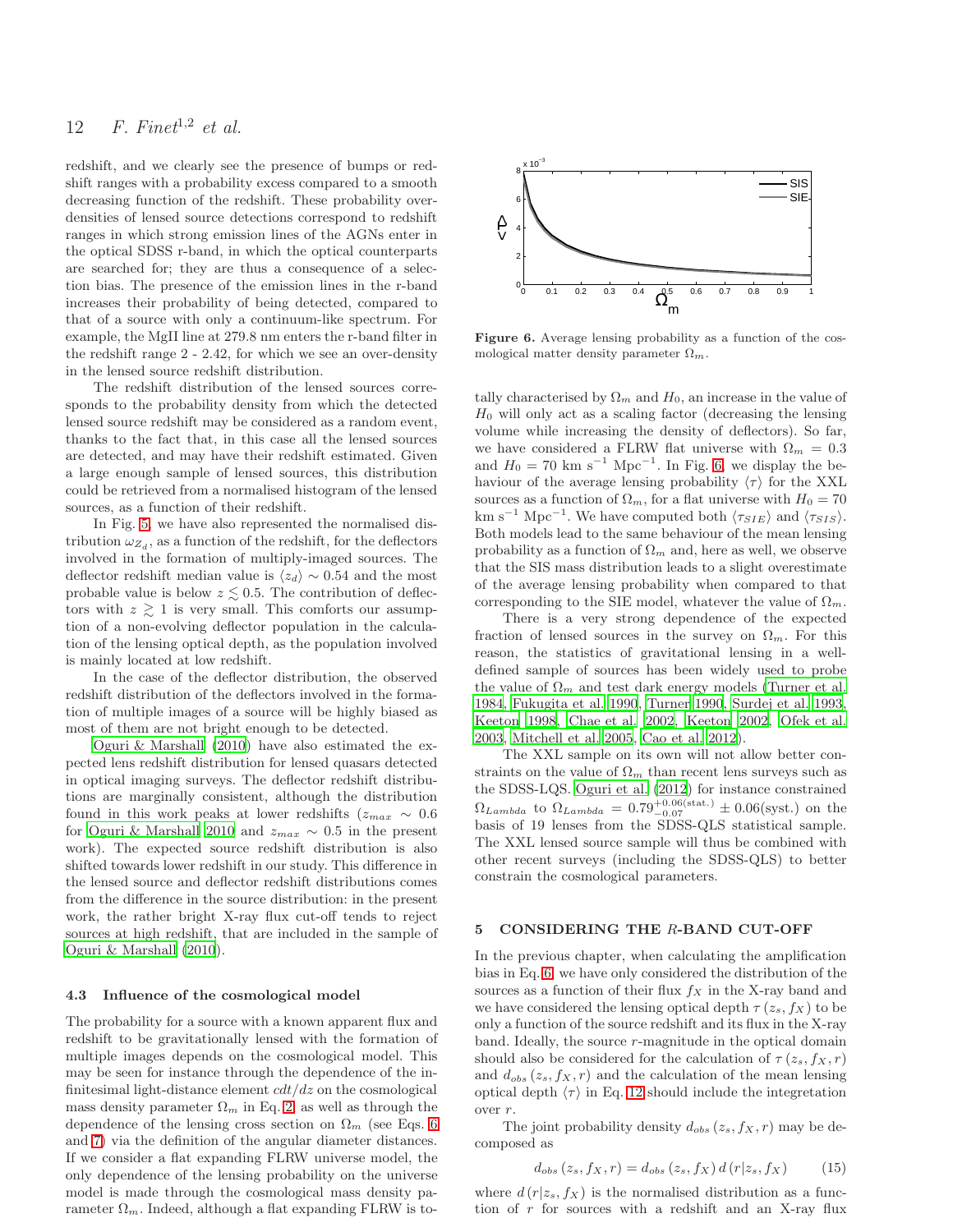

<span id="page-12-2"></span>Figure 7. Left : distribution of the COSMOS sources in the  $(f_X, r)$  plane. We have represented the X-ray fluxes in terms of the X-ray magnitudes  $m_x = -2.5 \log f_X$ , and have represented the X-ray and r-band cut-off of the XXL survey. We have also represented the contour plot of the COSMOS source density in the  $(f_X, r)$  plane. *Right :* amplification bias as a function of the total amplification of the lensing event when considering only the DNCF as a function the X-ray flux  $f_X$  (continuous dark grey line) and when averaging over the r-band magnitude distribution of the sources.

in the ranges  $[z_s, z_s + dz_s]$  and  $[f_X, f_X + df_X]$ , respectively, and Eq. [12](#page-4-0) remains correct if we consider the optical depth  $\tau_{\langle r \rangle}(z_s, f_X)$  averaged over the r magnitudes

$$
\tau_{\langle r\rangle}(z_s, f_X) = \int \tau(z_s, f_X, r) d(r|z_s, f_X) dr.
$$
 (16)

Equivalently,  $\tau_{\langle r \rangle}$  ( $z_s, f_X$ ) can be calculated through Eq. [3](#page-1-2) if we consider an average lensing cross section  $\Sigma_{(r)}$ 

$$
\Sigma_{\langle r\rangle} = b_0^2 \iint\limits_{S_y} B_{\langle r\rangle} d\mathbf{y},\tag{17}
$$

where we have defined the amplification bias  $B_{(r)}$  averaged over the r-magnitudes

<span id="page-12-0"></span>
$$
B_{\langle r \rangle} = \int \frac{N(z_s, f_X/A_X, r+2.5 \log(A_r))}{N(z_s, f_X, r)} d\left(r|z_s, f_X\right) dr,\tag{18}
$$

where  $N(z_s, f_X, r)$  represents the density of sources with a redshit  $z_s$ , having an observed flux  $f_X$  in the X-ray and a rband magnitude r,  $A_X$  and  $A_r$  are the amplifications due to the lensing event in the X-ray and r-band, respectively. If the source is point-like, we may then assume that  $A_X = A_r$ . If not, the ratio  $A_X/A_r$  will depend on the size of regions in the AGN emitting the X-ray and the optical fluxes, respectively, as well as the positions of these regions with respect to the caustic curves. The expectation of the ratio  $A_X/A_r$  will thus necessitate heavy simulations to be performed. As a first approximation we consider point-like sources.

In this work, the amplification bias  $B_{X-ray}$  has been calculated so far uniquely on the basis of the X-ray flux through the relation

<span id="page-12-1"></span>
$$
B_{X-ray} = \frac{N\left(f_X/A_X\right)}{N\left(f_X\right)},\tag{19}
$$

where we have neglected the redshift dependence of the sources as a function of their redshift because of a too small source sample to correctly characterise this possible redshift

dependence. In the following we will compare the amplification bias obtained through Eqs. [18](#page-12-0) and [19.](#page-12-1)

To calculate rigorously the amplification bias through Eq. [18](#page-12-0) we thus need to determine the distribution of the source population in the  $(z_s, f_X, r)$  space. Our observational data from the COSMOS sample is not large enough to estimate this distribution over the whole area probed by the survey. Consequently, we assume the distributions  $N(z_s, f_X, r)$ and  $d(r|z_s, f_X)$  to be independent of the redshift.

Let us now estimate the distribution  $N(f_X,r)$  on the basis of the distribution of the COSMOS sample in the  $(f_X, r)$  plane, represented on the left panel of Fig. [7.](#page-12-2) We have represented all the COSMOS sources for which the soft X-ray flux and r-band magnitude is given in the sample of [Brusa et al. \(2010\)](#page-13-1). As 98% of the detected X-ray sources have an optical counterpart in the r-band for X-ray sources brighter than the XXL 0.5 detection probability cut, we can consider this sample to be a complete sample of Xray sources brighter than the X-ray cut, for which we know the optical counterpart.

To estimate  $N(f_X, r)$  we have proceeded as follows. We bin in terms of the  $m_x = -2.5 \log f_x$  magnitude, with a bin width of  $dm_x = 0.5$  and bin centres ranging from 33.5 to 37. In each  $m_x$  bin, we construct the histogram of the sources as a function of the r-band magnitude, using bins with a width of  $dr = 0.5$  and bin centres ranging from 17 to 28 with step of 0.5. Each histogram as a function of  $r$  is fitted by means of a Gaussian profile. The number of sources in each bin is then divided by  $dm_x dr$ .

We thus obtain the evolution of the Gaussian fit parameters (i.e. the amplitude  $A_G$ , the average position  $r_G$  and the standard deviation  $\sigma_G$ ) as a function of the  $m_x$  bin and we fit the dependence of these parameters as a function of  $m_x$ by a linear law in the  $m_x$  range 33.5 to 37. We model the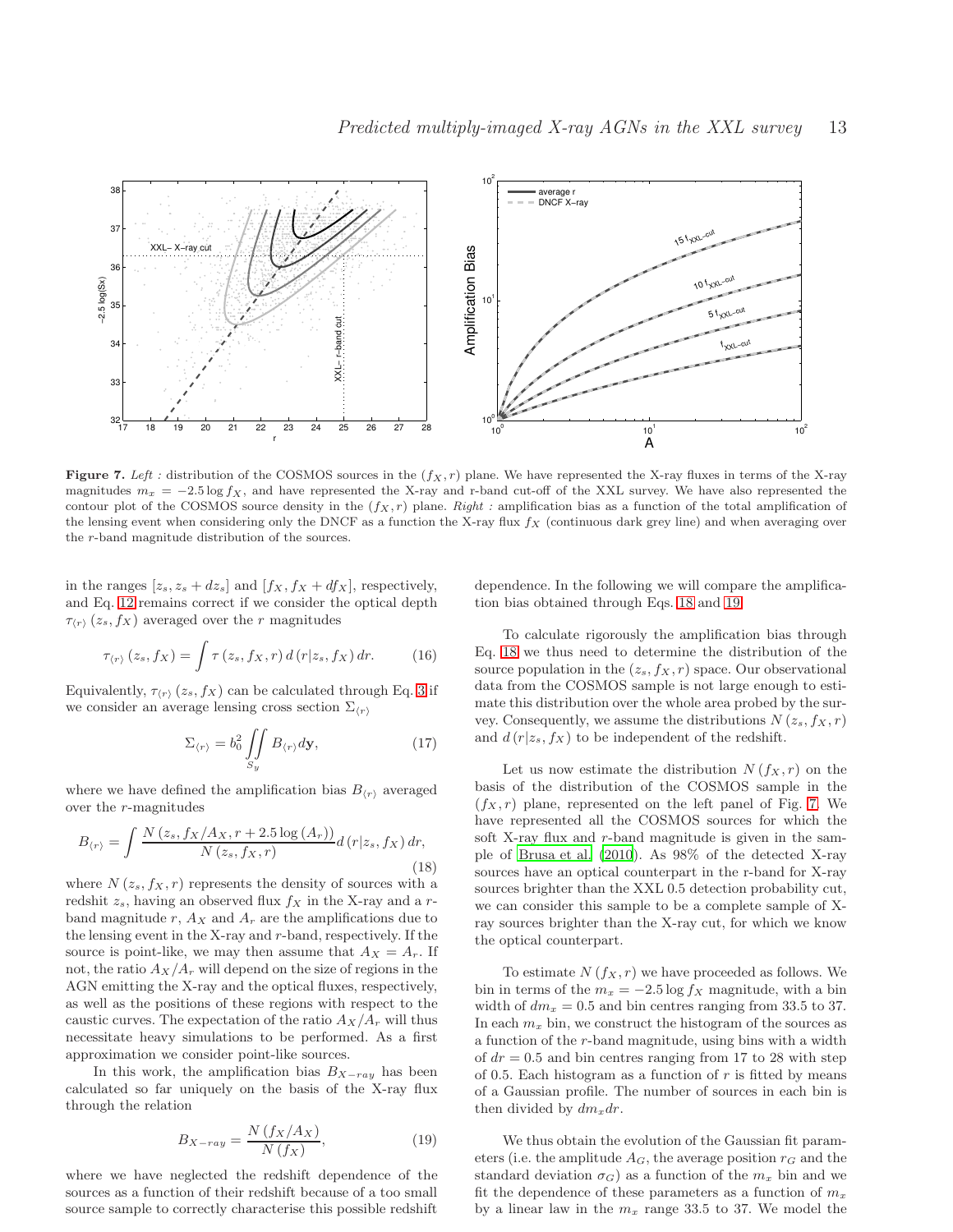density of the sources in the  $(f_x, r)$  plane by

$$
N(f_X, r) = A_G(m_x) \exp\left(-\left(\frac{r - r_G(m_x)}{2\sigma_G(m_x)}\right)^2\right), \quad (20)
$$

The COSMOS data do not have enough bright sources to constrain  $N(f_X, r)$  for  $m_x$  brighter than 33.5. We have represented the iso-density contours of the calculated function  $N(f_X,r)$  on the left panel of Fig. [7,](#page-12-2) showing a very good agreement between the observed distribution of the COS-MOS sources and the modelled density function.

We now use the modelled function  $N(f_X, r)$  to calculate the amplification bias in Eq. [18,](#page-12-0) for sources with different X-ray to optical flux ratios. Assuming the amplification induced by the lensing event in the X-ray and the optical are identical, when amplified, a source is displaced in the  $(m_x, r)$ parallel to the dashed line shown on the left panel of Fig. [7.](#page-12-2) Consequently, the amplification bias is calculated thanks to the evolution of  $N(f_X, r)$  along this trajectory.

On the right panel, we represent the behaviour of the amplification bias as a function of the total amplification of the lensing event, for 4 sources with apparent X-ray fluxes equal to the XXL X-ray limiting flux  $f_{XXL-cut}$ , and 5, 10 and 15 times the value of the  $f_{XXL-cut}$ . The dashed light grey curve represents the amplification bias  $B_{X-ray}$  obtained when only considering the DNCF of the XXL-sources as a function the X-ray flux, calculated through Eq. [19.](#page-12-1) The continuous black curve corresponds to the average bias  $B_{(r)}$ calculated thanks to Eq. [18.](#page-12-0) We see a perfect agreement between these curves and the amplification bias calculated only considering the DNCF as a function of the X-ray flux  $f_X$ . Consequently, the amplification bias calculated through Eq. [6](#page-2-1) perfectly corresponds to the amplification bias averaged over the r-band magnitudes.

Thus, assuming a point-like source, we may calculate the amplification bias in the combined X-ray/optical data by considering uniquely the X-ray distribution of a complete and deeper sample, which validates the method introduced in Section [2.](#page-1-0) Nevertheless, in the analysis of the final XXL sample, we will have to also consider the redshift dependence of the amplification bias, which will be made possible thanks to the much larger size of the sample.

## 6 CONCLUSIONS

We have calculated the expected statistical properties of the multiply imaged sources to be detected among the optical counterparts of the XXL point-like sources, modelling the deflectors successively with SIS and SIE mass profiles. We find that

• one expects the formation of 20 (21 using the SIS model) multiply-imaged AGNs out of which 16 (17 for the SIS case) should be detected among the optical counterparts with an angular resolution of 0.45", and we only expect the detection of one gravitational lens system composed of more than 2 lensed images;

• the expectations are consistent when modelling deflectors with SIE and SIS mass distributions, although the SIS model leads to a slight overestimate of the mean lensing probability. This overestimate is a function of the amplification bias and is thus different for each survey;

• the late-type galaxy population should not contribute to the lensed sources to be detected;

• although the detection is done simultaneously in the Xray and in the optical domain, the amplification bias may be estimated from the X-ray flux distribution, as long as we consider a complete X-ray sample from a deeper survey and for point-like sources.

In this work, we have considered isothermal profiles to model the deflectors. This has allowed us to get first good estimates of the expected number of lensed AGN in the XXL survey. However, more detailed calculations ought to be carried out. Indeed, [Auger et al. \(2010](#page-13-3)) and [Koopmans et al.](#page-14-43) [\(2009](#page-14-43)), through the analysis of massive early-type deflectors from the SLACS survey, have found a slight deviation from the isothermal profile, with a steeper slope parameter  $(\langle \gamma \rangle = 2.078$  and 2.085, respectively, where the mass distribution evolves as  $r^{-\gamma}$ ). If we consider two mass distributions with a same total mass, a steeper profile would lead to a higher fraction of the lens in the center, which will increase the Einstein angular radius, therefore leading to an increase in the lensing cross section of the deflector. This increase in the lensing cross section with the steepness of the radial mass profile has been put in evidence in a series of papers [\(Mandelbaum et al. 2009](#page-14-44) and [van de Ven et al. 2009](#page-14-45)), where the authors studied the impact of galaxy shape and density profile on the selection biases in surveys for the detection of strong lenses. Because isothermal profiles are singular the authors analysed more realistic profiles in order to define the total mass.

Furthermore, [Sonnenfeld et al. \(2013\)](#page-14-46) have shown from the study of the SL2S Galaxy-scale Lens Sample (with deflectors in the range  $0.2 < z < 0.8$ ) that the mass density profile of early-type galaxies depends on the redshift, lower galaxies showing a steeper average profile. As deflectors with a steeper profile tend to have a higher lensing cross section, this would favour the deflector redshift distribution to be shifted towards lower redshift.

These effects, along with the redshift dependence of the amplification bias will have to be considered in the analysis of the final XXL sample.

## ACKNOWLEDGMENTS

The authors would like to acknowledge the  $Communauté$ Française de Belgique and the Actions de Recherche Concertées de l'Académie universitaire Wallonie-Europe for their funding during the present research.

#### **REFERENCES**

- <span id="page-13-0"></span>A.Guzzo L., Le Fèvre O., eds, 2010, Redshift-space distortions in deep redshift surveys as a probe of the invisible Universe Vol. 1241 of American Institute of Physics Conference Series
- <span id="page-13-3"></span>Auger M. W., Treu T., Bolton A. S., Gavazzi R., Koopmans L. V. E., Marshall P. J., Moustakas L. A., Burles S., 2010, Astrophysical Journal, 724, 511
- <span id="page-13-2"></span>Browne I. W. A. et al., 2003, Monthly Notices of the RAS, 341, 13
- <span id="page-13-1"></span>Brusa M. et al., 2010, Astrophysical Journal, 716, 348